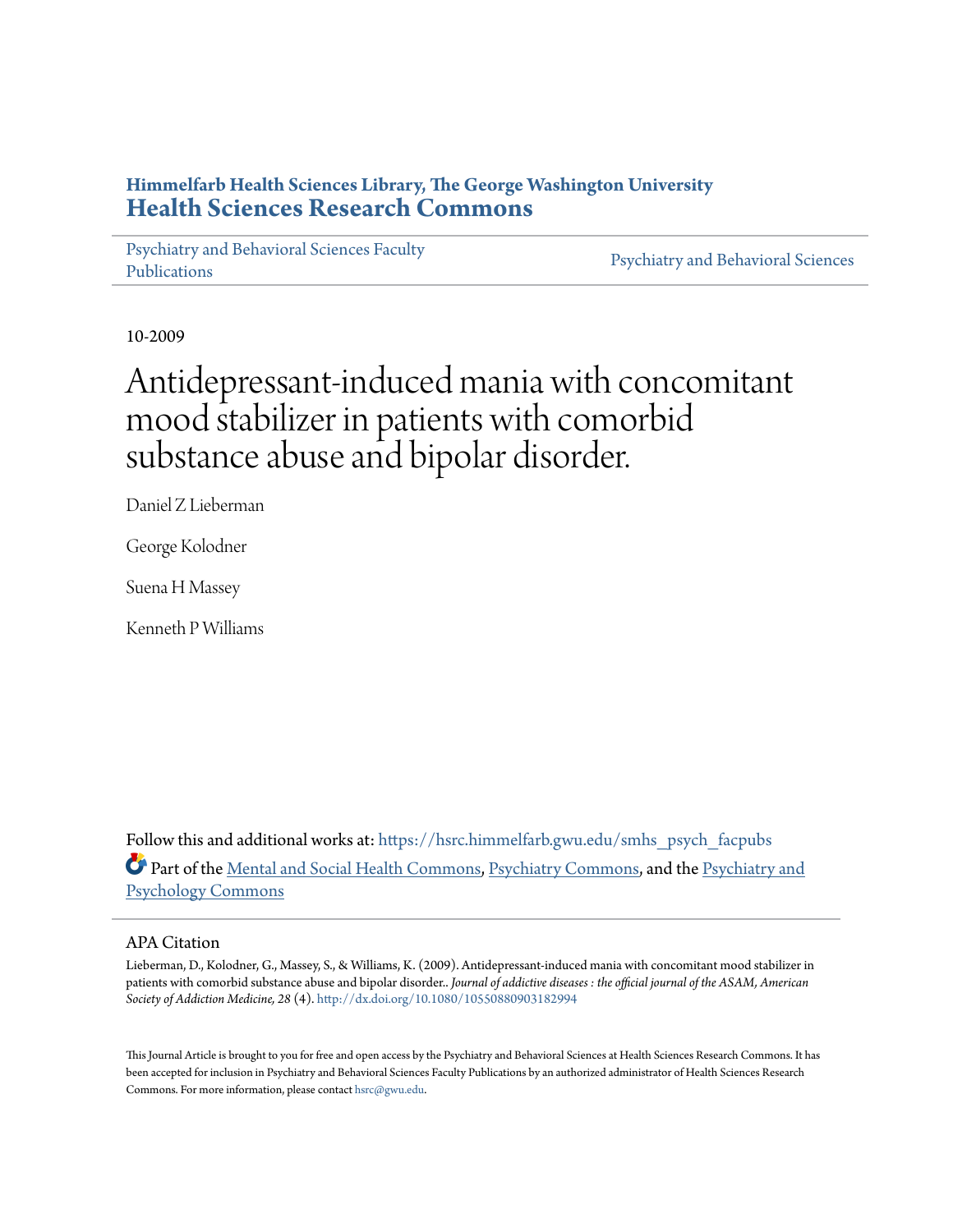Antidepressant-Induced Mania with Concomitant Mood Stabilizer in Patients With

Comorbid Substance Abuse and Bipolar Disorder

Daniel Z. Lieberman, M.D.

Department of Psychiatry and Behavioral Sciences

George Washington University

Washington, DC

USA

George Kolodner, M.D.

Department of Psychiatry

Georgetown University

Washington, DC

USA

Suena H. Massey, M.D.

Department of Psychiatry and Behavioral Sciences

George Washington University

Washington, DC

USA

Kenneth P. Williams, M.D.

Department of Psychiatry and Behavioral Sciences

George Washington University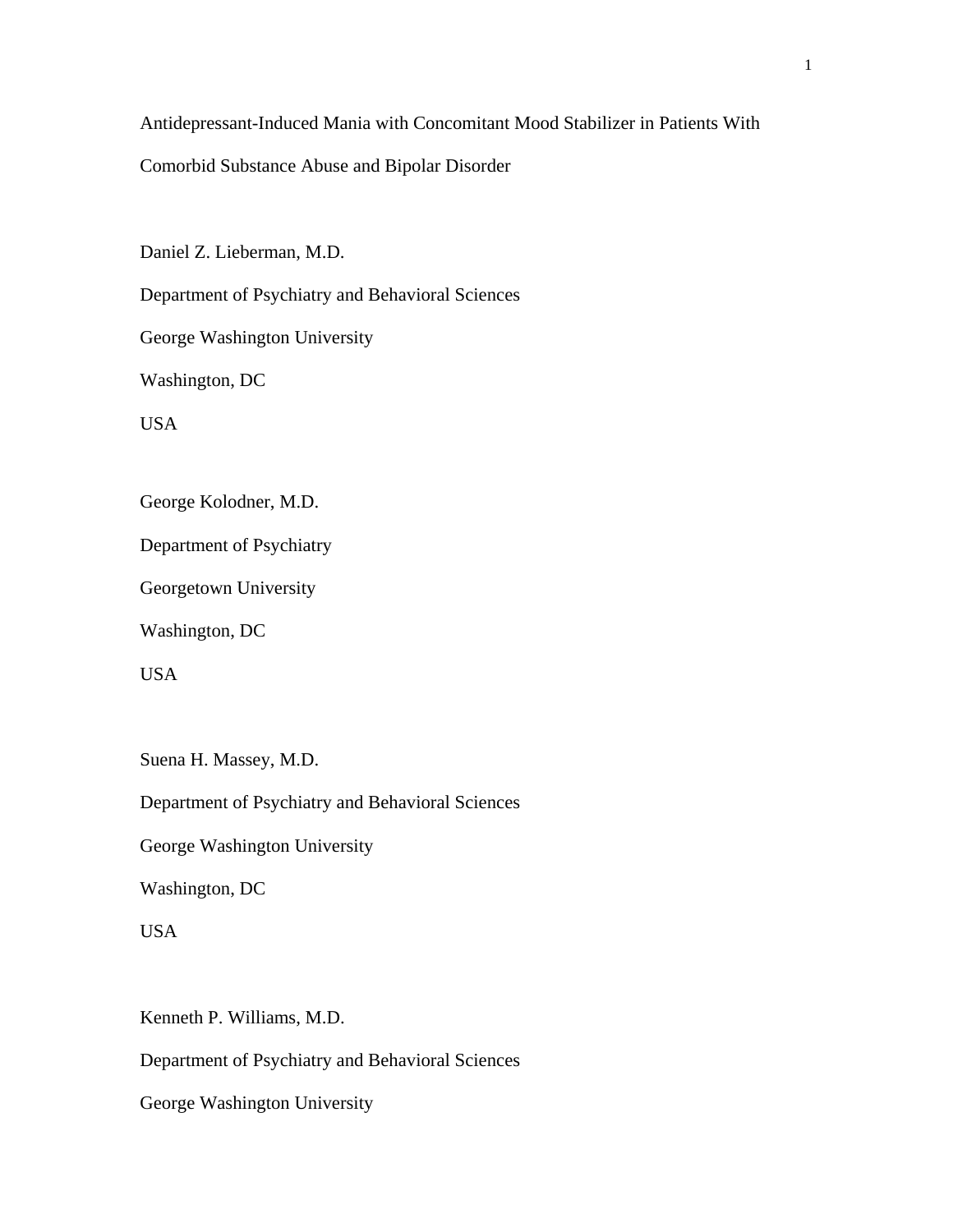Washington, DC

USA

There was no financial support for this study. No part of this data has been presented at scientific meetings.

Acknowledgements

The authors thank Tammas Kelly, M.D. and Walter Brown, M.D. for comments on earlier drafts of this paper. The authors also thank Jackie Stackhouse for her assitance with this study.

Tammas Kelly, M.D. The Depression & Bipolar Clinic of Colorado. Dr. Kelly received no funding for his assistance. He has received honoraria from GlaxoSmithKline and AstraZeneca.

Walter Brown, M.D. Brown University and Tufts University School of Medicine. Dr. Brown received no fuding for his assistance has no conflicts of interest to report.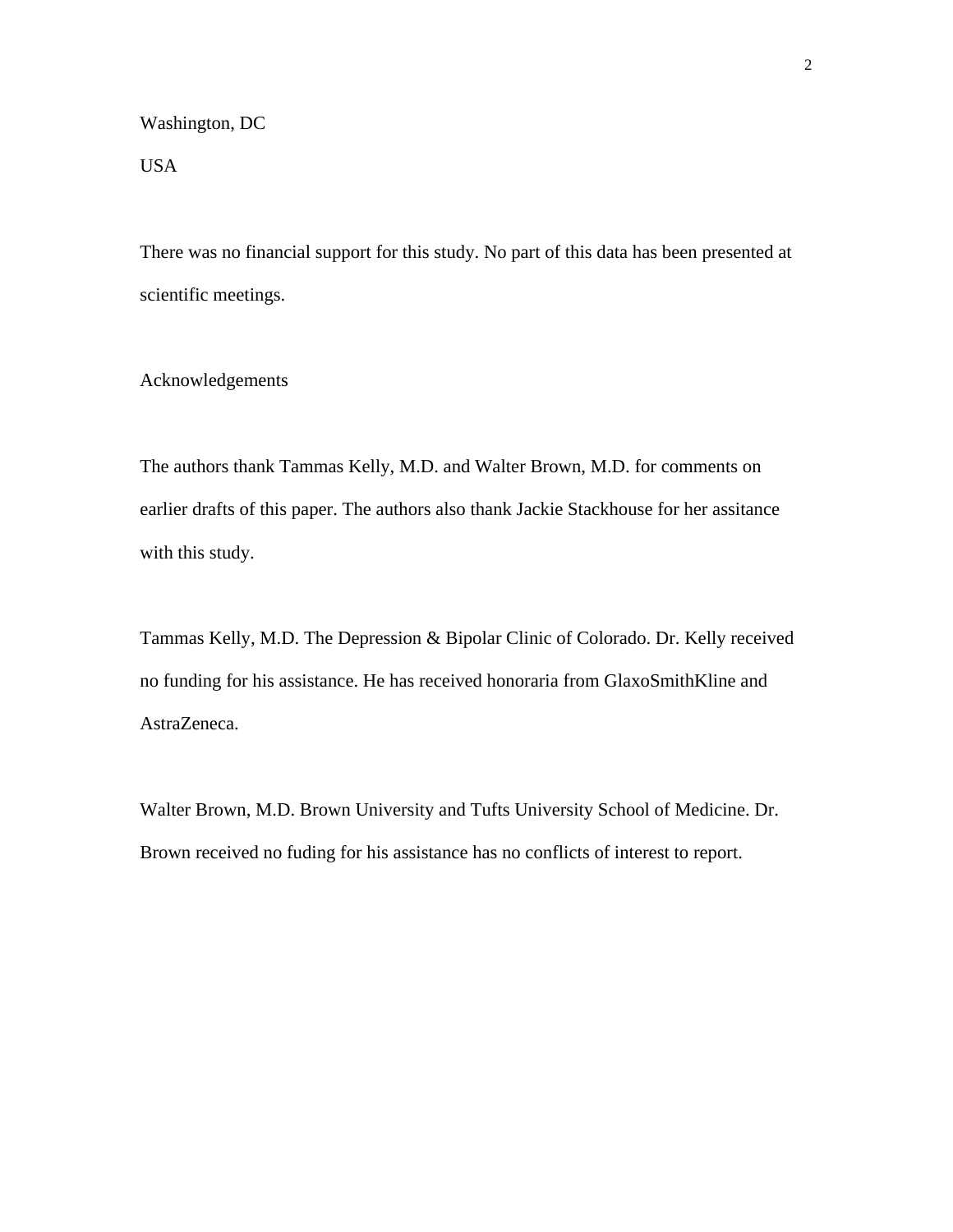Jackie Stackhouse. Kolmac Clinic. Ms. Stackhouse received no funding for her assistance and has no conflicts of interest to report.

Corresponding author:

Daniel Z. Lieberman, M.D.

Department of Psychiatry and Behavioral Sciences

George Washington University

2150 Pennsylvania Ave, NW

Washington, DC 20037

Tel: (202) 741-2899

Fax: (202-741-2891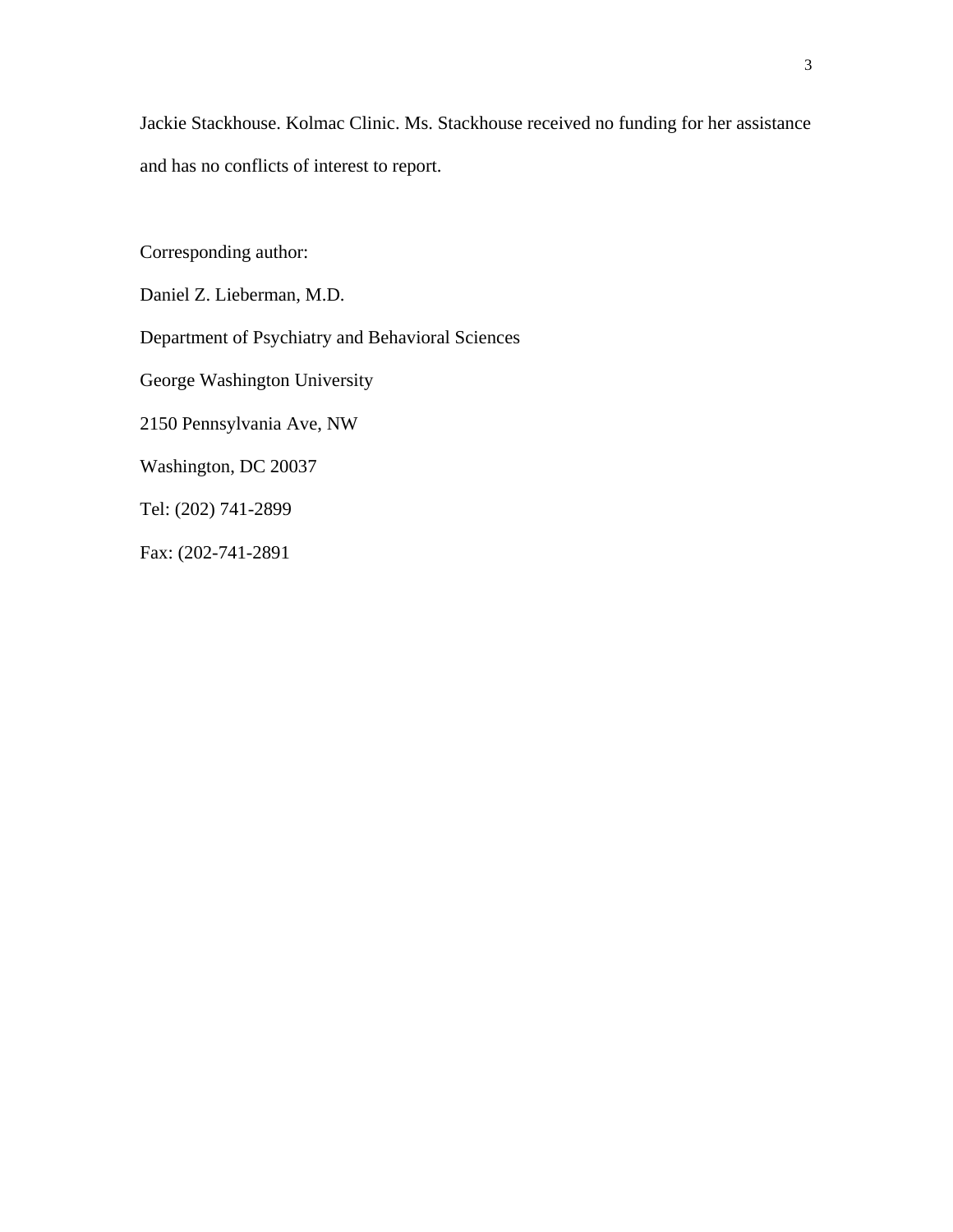#### Abstract

Objective: The role of antidepressants in the treatment of bipolar disorder is controversial due the risks of affective switching and cycle acceleration. Studies of non-comorbid populations suggest that the risk of switching can be mitigated with the use of a concomitant mood stabilizer. The majority of patients with bipolar disorder, however, will experience a comorbid substance use disorder, and little is known about these individuals because they are typically excluded from clinical trials. We report on switch rates among bipolar patients recruited from a substance abuse specialty clinic.

Method: All patients entering treatment who had a history of antidepressant use were screened for bipolar disorder using the Mood Disorders Questionnaire. Those who screened positive completed a questionnaire on their psychiatric history, and were interviewed by telephone to confirm their diagnosis using DSM-IV criteria, and to document response to treatment. Third party informants were also interviewed.

Results: Eighty-seven individuals were enrolled between February 2007 and February 2008, and bipolar disorder was confirmed in 41. The total lifetime switch rate was 76%. When antidepressants were combined with a mood stabilizer, the switch rate was 56%. There was no difference between patients with bipolar I and bipolar II disorders. Some patients had more than one lifetime trial of combination treatment, primarily those who did not switch on initial exposure. The switch rate per trial was 35%.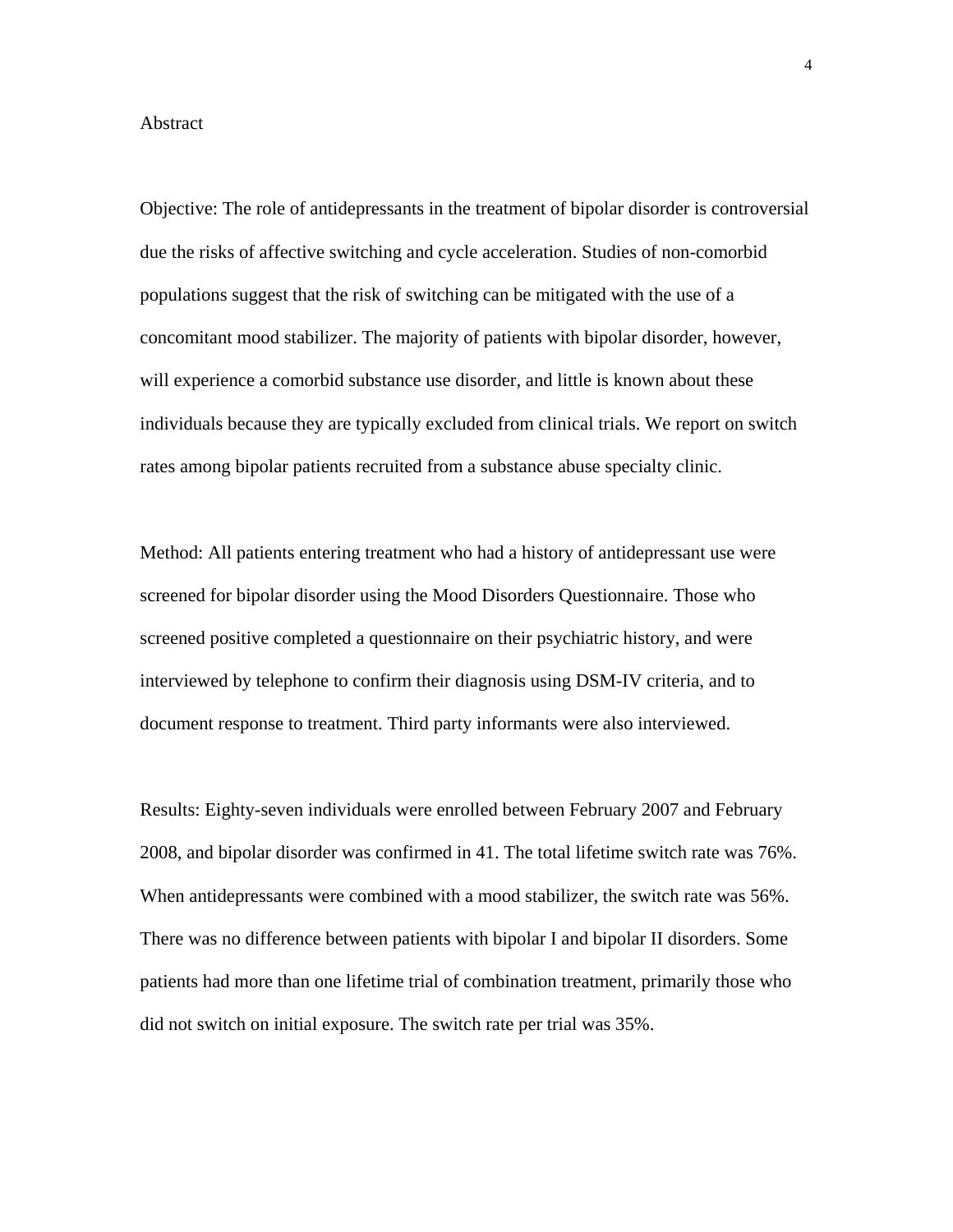Conclusion: A comorbid substance use disorder may be a relative contraindication to the use of antidepressants in bipolar disorder. Bipolar I and bipolar II patients reported high switch rates for both monotherapy and combination therapy.

Key words: Bipolar disorder, substance use disorder, antidepressant-induced mania, affective switching, bipolar depression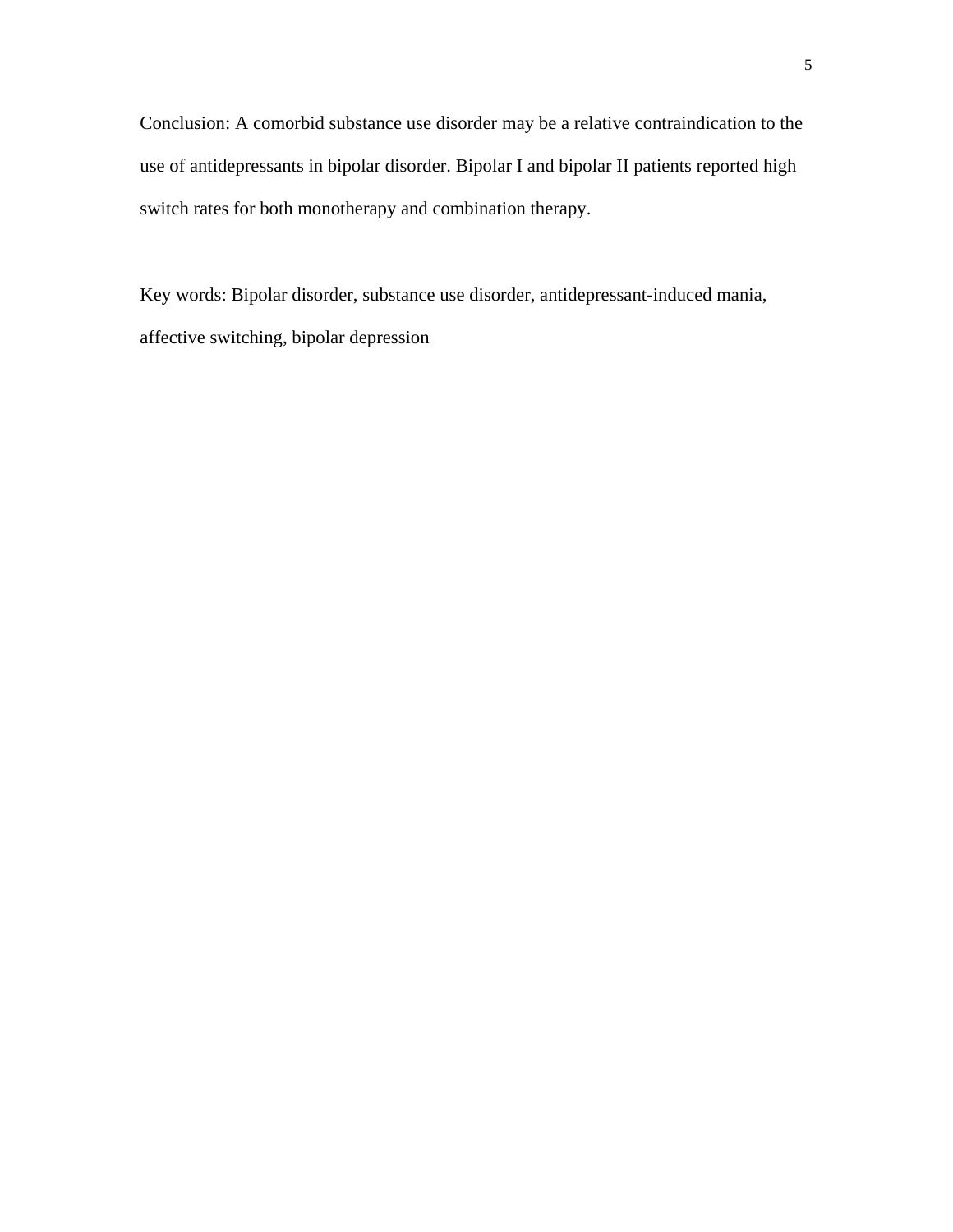#### Introduction

Although antidepressants are commonly prescribed to patients with bipolar disorder,  $\frac{1}{1}$  the use of these medications remains controversial.<sup>2</sup> While antidepressants are unequivocally effective in the treatment of major depressive disorder, the evidence for efficacy in bipolar disorder is mixed.<sup>3, 4</sup> Safety concerns include the risk of cycle acceleration in which periods of euthymic mood are shortened following antidepressant use,<sup>5</sup> and affective "switching," in which patients with depression develop a manic, hypomanic, or mixed episode.<sup>6</sup>

Data on non-comorbid populations suggest that coadministration of an antimanic mood stabilizer prevents antidepressant-induced switching. A review of 12 randomized trials on the efficacy and safety of antidepressants in the treatment of bipolar depression found that patients who took an antidepressant plus a mood stabilizer had a switch rate no greater than those on placebo plus a mood stabilizer.<sup>7</sup> The switch rate for subjects taking antidepressants was 3.8% compared to 4.7% for those taking placebo. Reliance on mood stabilizers to prevent affective switching caused by antidepressants is also reflected in treatment guidelines which place this combination high on the list of options recommended for the treatment of bipolar depression.<sup>8, 9</sup>

Risk factors for antidepressant-induced switching include multiple antidepressant trials,<sup>10</sup> previous antidepressant-induced manias, $^{11}$  and comorbid substance use disorders.  $^{12, 13}$ The majority of patients with bipolar disorder experience a substance use disorder at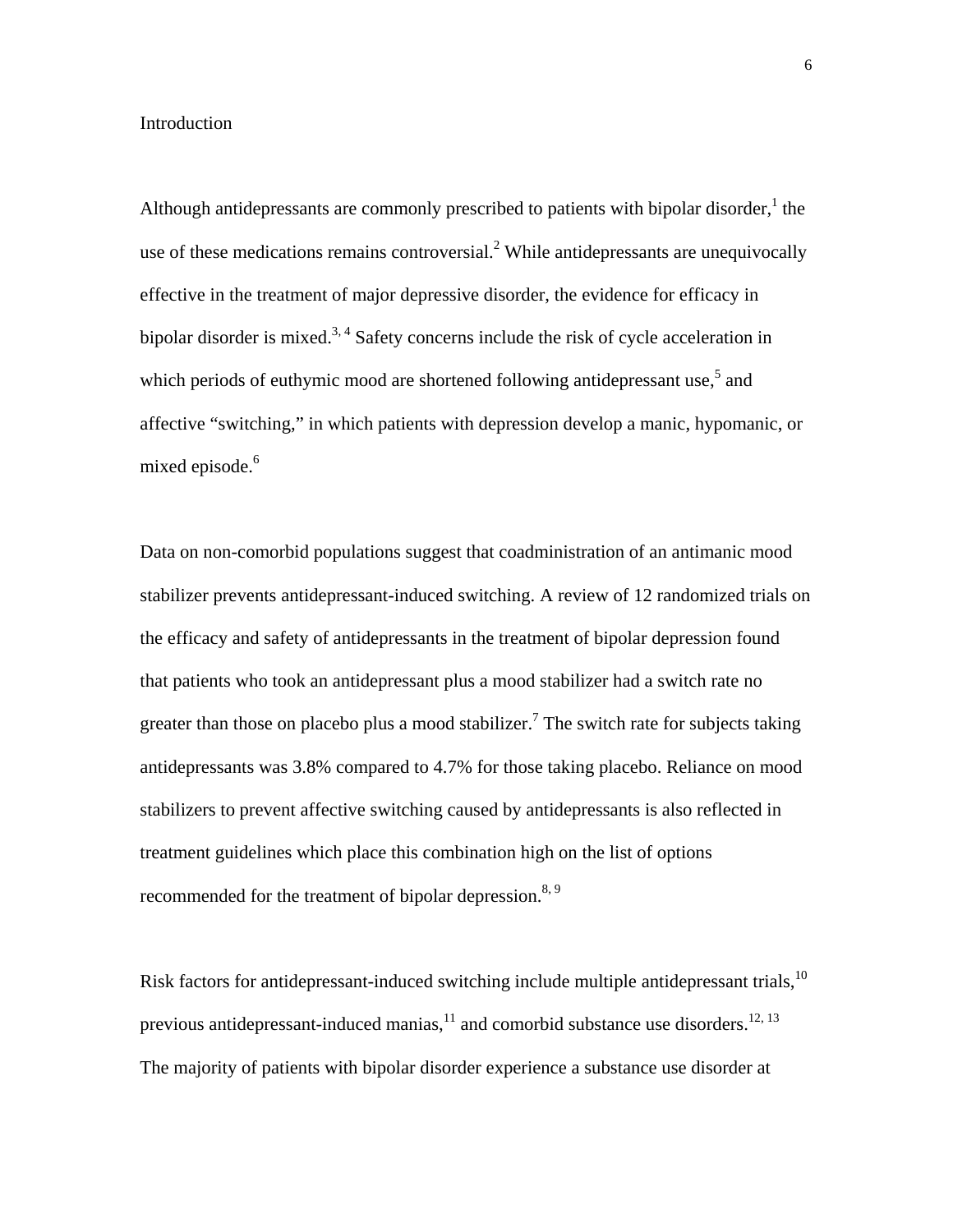some time during their lives, making the latter risk factor clinically important.<sup>14</sup> Unfortunately, little empirical data exist to clarify the magnitude of the risk, in part because substance use disorders are a routine exclusion criteria for patients entering into clinical trials. Only two published studies have looked at this risk factor. A patient interview study of 53 patients with bipolar disorder which included 17 patients who had a history of a comorbid substance use disorder found that comorbid patients were more likely to have experienced an antidepressant-induced mania.<sup>12</sup> In this study switch rates on antidepressant monotherapy versus coadministration with a mood stabilizer were not separately reported for the comorbid group. The overall switch rate was 39.6%, and within this group, those with a history of a substance use disorder were approximately seven times more likely to have experienced a switch event compared to those without such a history.

A chart review study of 98 patients treated in a bipolar specialty clinic, 55 of whom had a comorbid substance use disorder, looked specifically at the use of the combination of an antidepressant and a mood stabilizer.<sup>13</sup> In the unadjusted analysis antidepressant induced mania occurred in 20.7% of trials given to patients with a history of a substance use disorder, and 21.4% of trials given to those without a history of a substance use disorder. A multivariable regression model that controlled for clinical differences between the two groups found a five-fold increased odds of antidepressant-induced mania in the substance using group.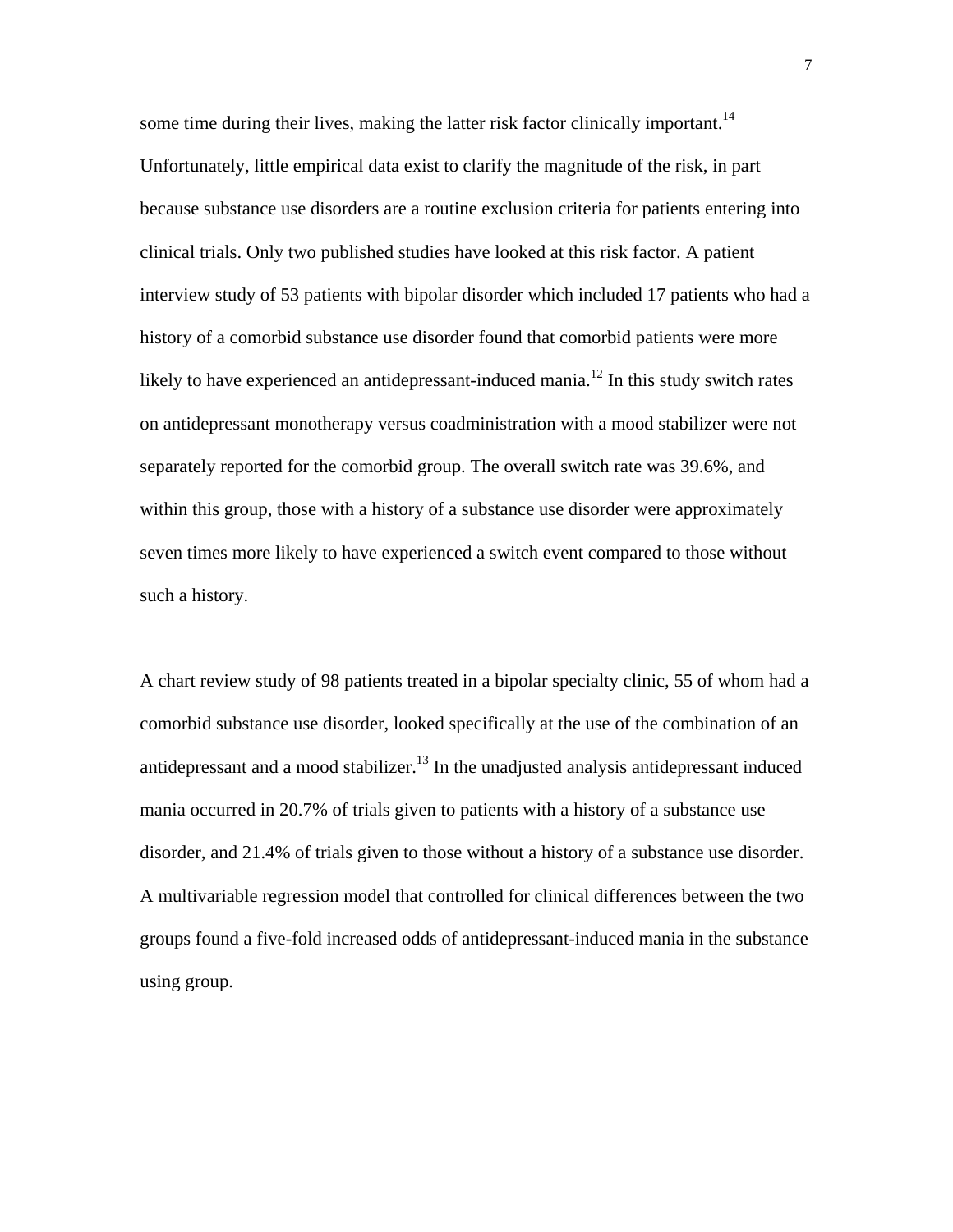In this report we add to the limited research on this topic by evaluating history of antidepressant-induced switches in a group of patients recruited from a specialty clinic for substance use disorders. We report on rates of switches both with and without concomitant mood stabilizers. Patients with both bipolar I and bipolar II disorder were included in the analysis in order to shed light on the question of whether antidepressant treatment is safer in the latter group compared to patients with bipolar I disorder.

## Method

Study participants were recruited from the Kolmac Clinic, a private outpatient treatment center for substance use disorders located in metropolitan Washington, DC. All patients entering treatment at the Kolmac Clinic were screened for psychiatric disorders during the initial evaluation. Patients who screened positive for probable bipolar disorder on the Mood Disorders Questionnaire (MDQ), using the standard cut off score of seven,<sup>15</sup> and had a history of taking an antidepressant were offered participation in the study.

Patients who agreed to the informed consent were given a questionnaire in which they entered the following information: the names of all drugs of abuse used and the date of first use, history of diagnosis with depression and bipolar disorder, and the history of and clinical response to antidepressants and mood stabilizers. Subjects were also requested to provide contact information for a third party who knew them well, and to whom the subject was willing to have us speak about the subject's mood disorder. The purpose of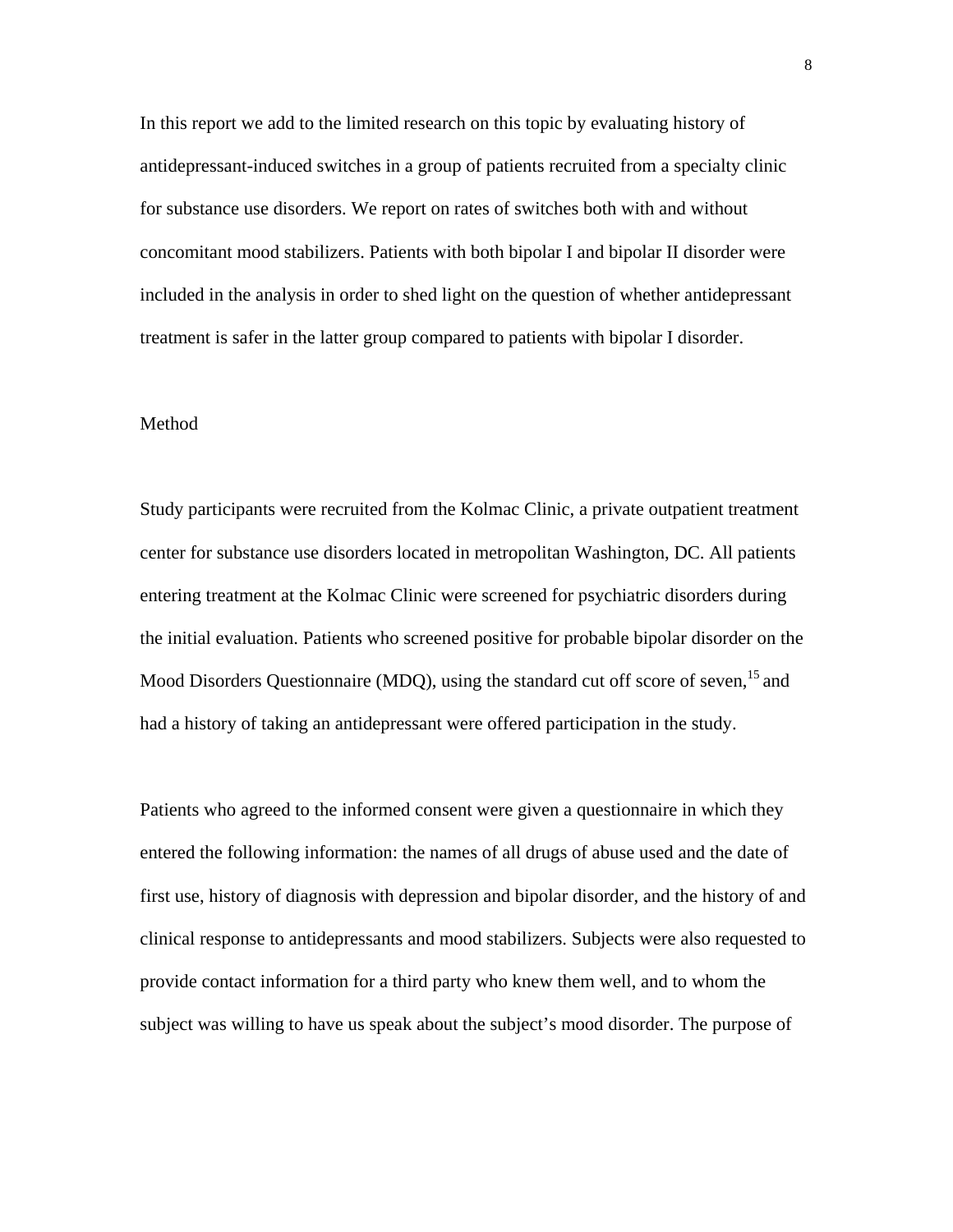the third party contact was to attempt to identify manic, hypomanic, or mixed episodes that were not reported by the subjects.

Follow up interviews were done by telephone after the completion of the questionnaire. The purpose of the interview was to confirm a diagnosis of bipolar disorder, verify the accuracy of the information reported on the questionnaire, and obtain detailed information on the subject's history of treatment with antidepressants and mood stabilizers. All interviews were done by psychiatrists, and diagnoses were defined using DSM-IV criteria.

Establishing a diagnosis of bipolar disorder independent of symptoms of a substance use disorder can be challenging, and requires a careful evaluation of the nature and time course of the symptoms.<sup>16</sup> The probability of the presence of bipolar disorder was evaluated based on the following: a clear history of a manic, hypomanic, or mixed episode prior to the onset of substance use; symptoms of abnormal mood that occurred during periods of abstinence from drug use; symptoms of abnormal mood that occurred episodically, clustered together, and cycled independently of the substance use; symptoms of abnormal mood that were qualitatively different from the usual symptoms of intoxication or withdrawal experienced by the patient; and a family history of bipolar  $disorder.<sup>17</sup>$ 

In order for a switch to be coded as antidepressant-induced, it had to occur within 8 weeks of the initiation of antidepressant treatment. Switches that occurred on the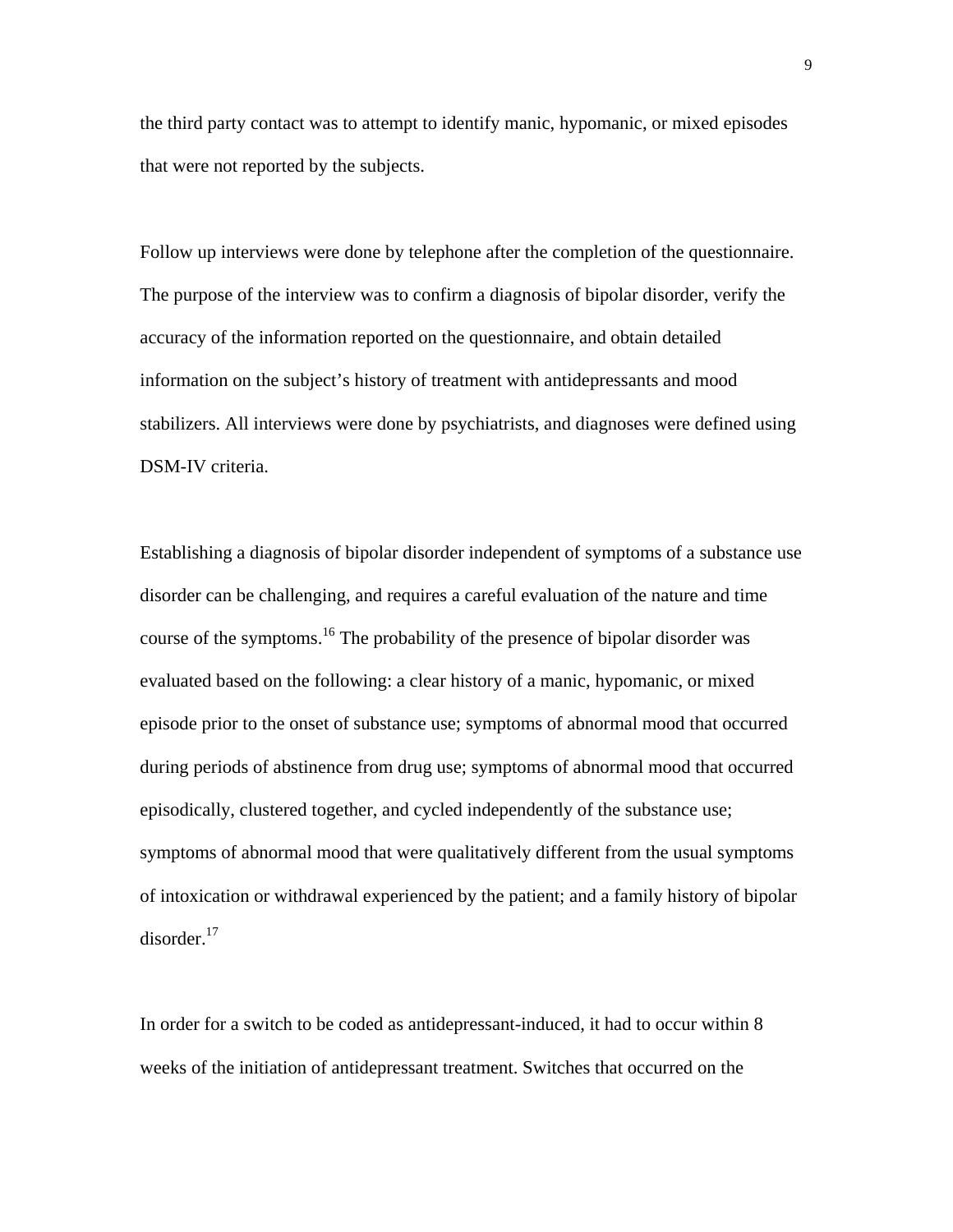combination of an antimanic mood stabilizer and an antidepressant required that the patient had been taking one or more mood stabilizers at the time of antidepressant initiation.

An antimanic mood stabilizer was defined as a medication that is approved for the treatment of acute mania by the Food and Drug Administration (FDA), and included aripiprazole, carbamazepine, clozapine, divalproex/valproate, lithium, olanzapine, quetiapine, risperidone, and ziprasidone. Gabapentin, oxcarbazapine, topiramate, and other medications that have been reported to have mood stabilizing properties were not classified as mood stabilizers for the purposes of this study. Although lamotrigine is approved for the treatment of bipolar disorder, it was not included in the list of eligible mood stabilizers. Some studies have found it to be effective for the treatment of acute mania, $18, 19$  however, in general there is a consensus that it lacks a robust antimanic effect<sup>20</sup> and it does not have a FDA approval for this indication.

Third party interviews were conducted following the subject interviews. In order to minimize loss of privacy, third parties were only told that the subjects were part of a mood disorder study, and substance abuse was not inquired about, or brought up during the interview. Third parties were asked about the presence of symptoms of elevated mood, and were specifically asked to focus on times when antidepressants had been started.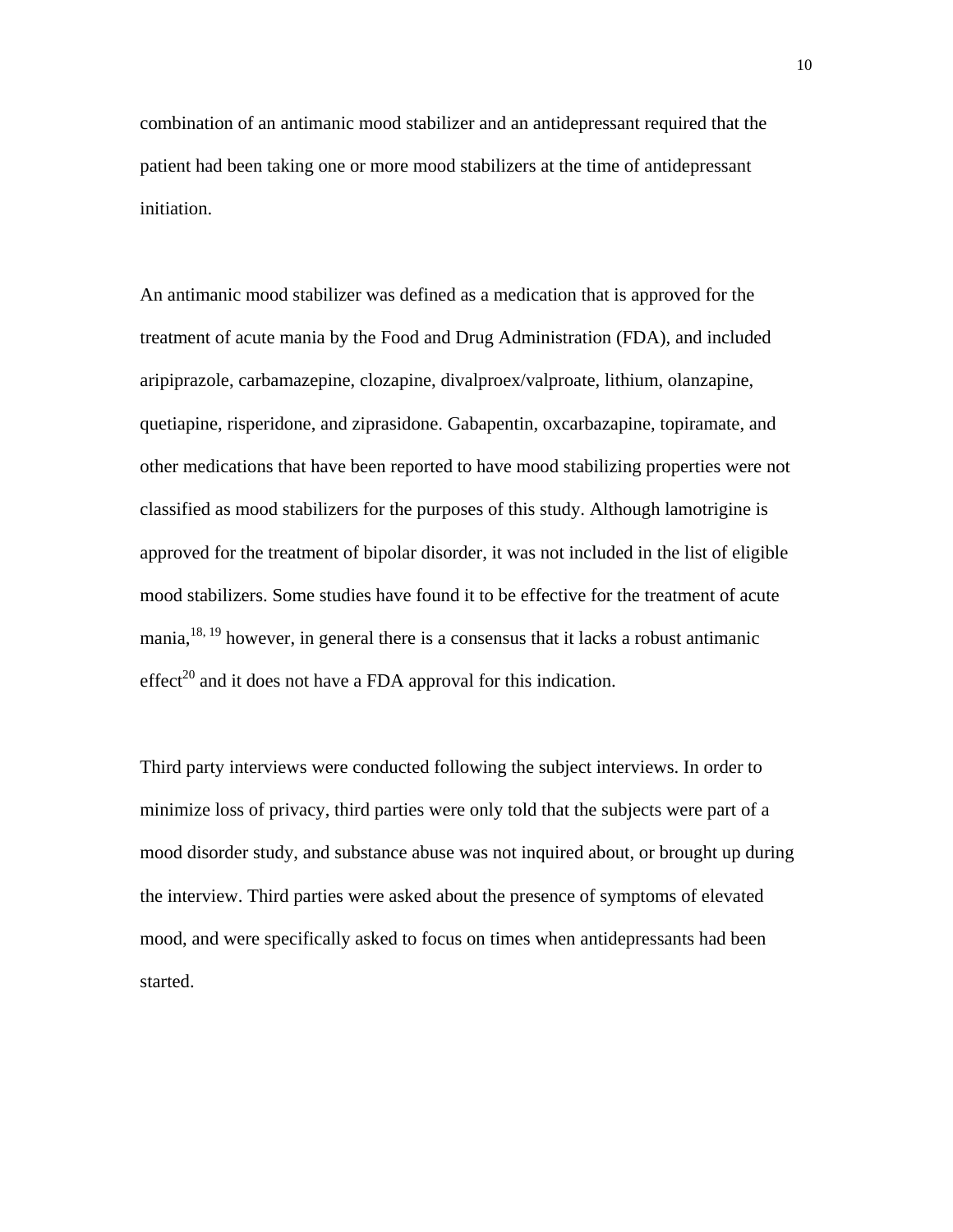The study was approved by the George Washington University Institutional Review Board.

#### Results

Between February 23, 2007 and February 17, 2008, 87 patients were enrolled who met the inclusion criteria, and gave informed consent to participate in the study. All of these subjects completed a questionnaire. Two subjects could not be reached for a follow up telephone interview. Of the remaining 85 subjects who participated in a telephone interview a diagnosis of bipolar I or II disorder was confirmed in 41. The average MDQ score of these subjects was 11.1 (SD=2.0), compared to 10.1 (SD=2.2) for the 44 subjects who were not found to have a diagnosis of bipolar disorder.

Table 1 shows the demographic and clinical characteristics of the bipolar patients. As per the inclusion criteria, all of them had taken an antidepressant, and 61% had been prescribed a medication approved for the treatment of bipolar disorder. Twenty-three patients had been prescribed an antidepressant medication while on an antimanic mood stabilizer. Table 2 lists the drugs of abuse reported by patients. The prescription drug use frequencies do not include therapeutic use.

Switch rates following antidepressant exposure are shown in Table 3. Overall, switch rates were high. Most patients had experienced an antidepressant-induced mania. Of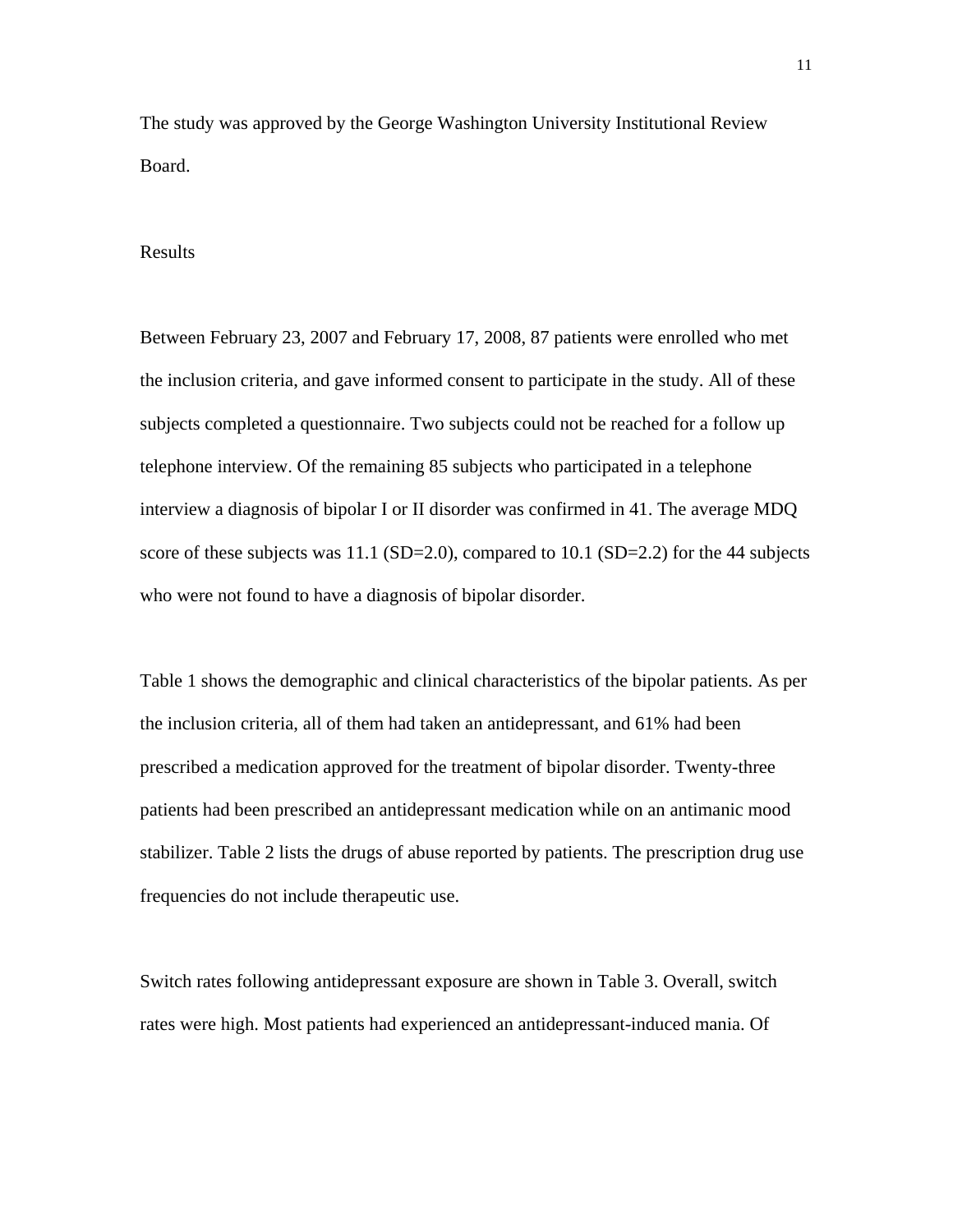those who had ever taken a combination of an antidepressant and antimanic mood stabilizer, the switch rate was 56%.

Of the 23 patients in this study who had ever received an antidepressant plus an antimanic medication, 6 had more than one trial such that there were a total of 37 combination trials. Four of the 6 patients who had multiple trials never experienced a switch, and accounted for 7 of the 13 additional trials. One patient had three trials, and switched all three times, and one patient had five trials, and only switched following the final one. In total, there were 37 trials of an antidepressant plus a mood stabilizer and 13 switches giving a switch rate of 35%.

The risk of switching on the combination of an antidepressant and a mood stabilizer was not significantly correlated with a subject's age, gender, MDQ score, the MDQ seriousness item, or the number of substances they had misused. The number of subjects was too small to meaningfully analyze any association of the risk of switching with individual substances used or individual medications taken.

Of the 85 subjects interviewed, 34 provided contact information for a third party that could be successfully reached. In five of these cases the third party identified a manic, hypomanic, or mixed episode that led to either a change in diagnosis, or a change in the classification of whether or not the subject switched in response to an antidepressant or to an antidepressant and mood stabilizer combination.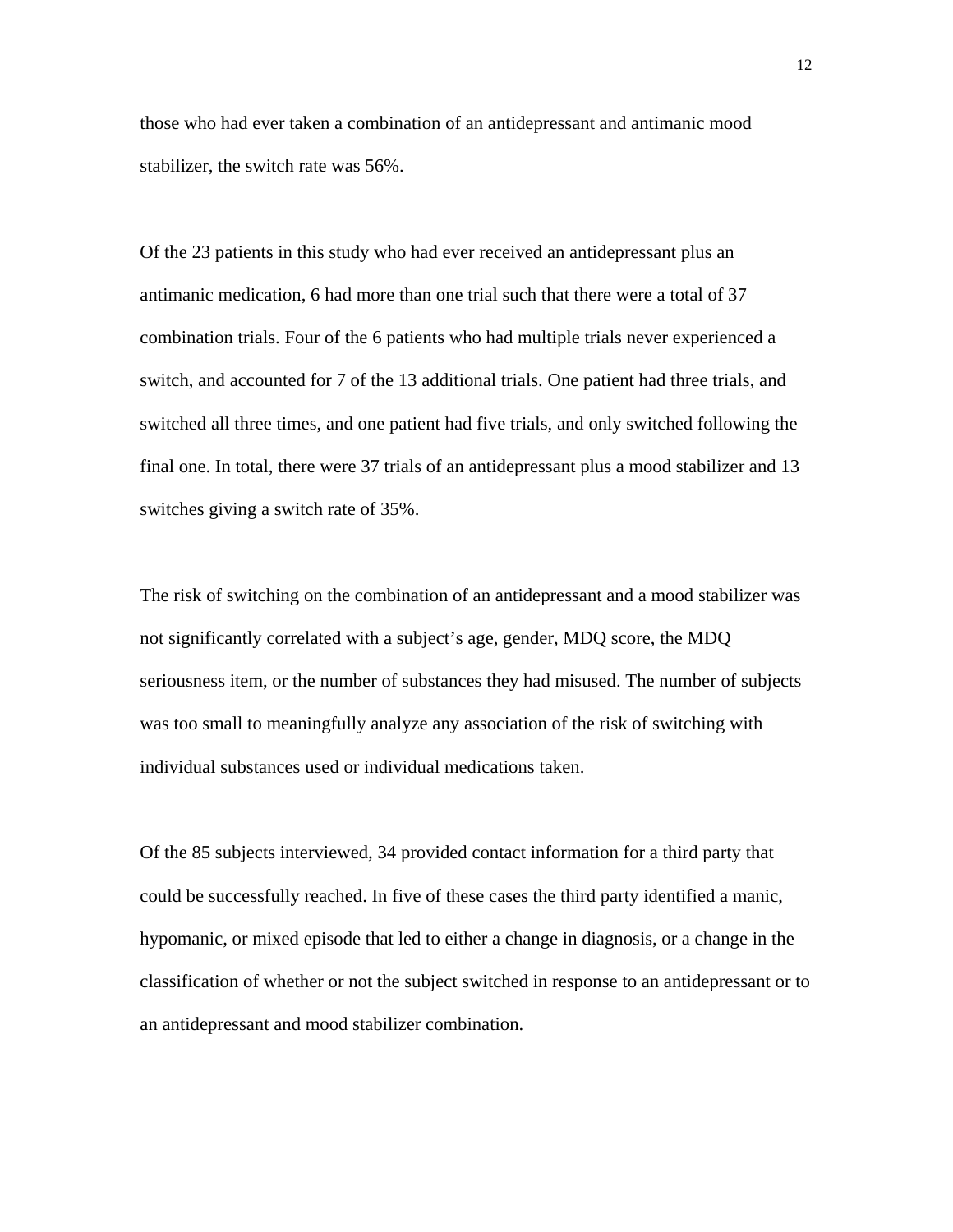#### Discussion

The percentage of patients who reported switching, that is, converting from a major depressive episode to a manic, hypomanic, or mixed episode, in response to the combination of an antidepressant and a mood stabilizer, was substantially higher than has been reported in studies of non-comorbid patients.<sup>7</sup> There are a number of possible explanations for this finding.

Substances of abuse may have a toxic effect on the brain, thereby worsening the course of a comorbid mood disorder. Data has shown that compared to patients with non-comorbid bipolar disorder, those who also have a substance abuse disorder experience more severe pathology, and less favorable outcomes, including higher rates of mixed states, rapid cycling, impulsivity, aggression, and destabilization of sleep patterns.<sup>22</sup> It is possible that substance abuse increases a patient's vulnerability to the mood destabilizing effects of an antidepressant, or decreases responsiveness to mood stabilizers.

Another possibility is that substance abuse is a marker of a bipolar disorder that is inherently more unstable. Patients with a more severe form of the illness may be more likely to self-medicate with substances of abuse, or seek the hedonic effects of substance use during periods of elevated mood.

Finally, the risks of substance abuse and antidepressant induced mania may both be expressions of an underlying neuropsychiatric abnormality. Drugs of abuse interact with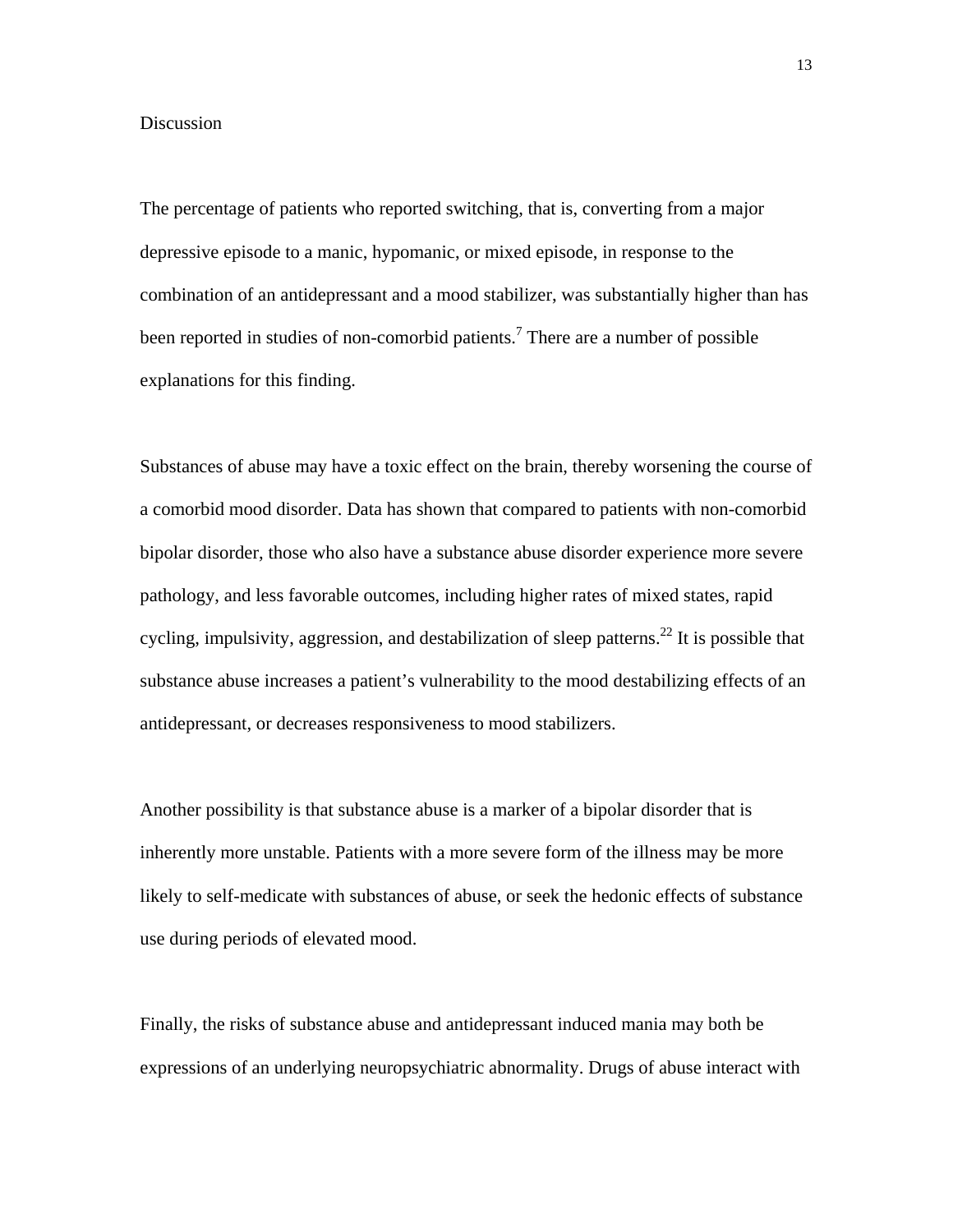brain systems that are normally involved in the process of incentive, motivation, and reward.22 Disturbances in drug reward are mediated, in part, by dysregulated neural integration of dopamine and glutamate signaling in the nucleus accumbens.<sup>23</sup> Similar disturbances have been implicated in other psychiatric disorders, including bipolar disorder.<sup>24, 25</sup> Patients with more severe pathology in these areas may be at greater risk for both substance abuse and mood instability. Genetic factors may also play a role in these types of disturbances. For example, Post and colleagues reported that bipolar patients with more chronic symptoms of abnormal mood were more likely to have a family history of substance abuse. $26$ 

The MDQ had poor specificity in this sample. Only 48% of the patients who screened positive on the MDQ had a diagnosis of bipolar disorder confirmed by telephone interview. The average MDQ score of patients diagnosed with bipolar disorder was 11.1, compared to 10.1 for patients who were not given this diagnosis. This difference was not statistically significant. The original sample that was used to validate the MDQ recruited patients from mood disorder specialty clinics, and found a specificity of 0.90.<sup>15</sup> A general population study also found a high specificity of 0.972, however the sensitivity in this sample was low.<sup>27</sup> Symptoms of intoxication can closely mimic symptoms of mania, and the MDQ does not ask respondents to attempt to identify the etiology of their symptoms, only to document the presence or absence of them over the course of the respondent's entire history. Consequently, it is not surprising that there were more false positives than true positives in this sample, and the results support the need to screen for comorbid substance abuse when interpreting a positive MDQ. Only patients with a positive MDQ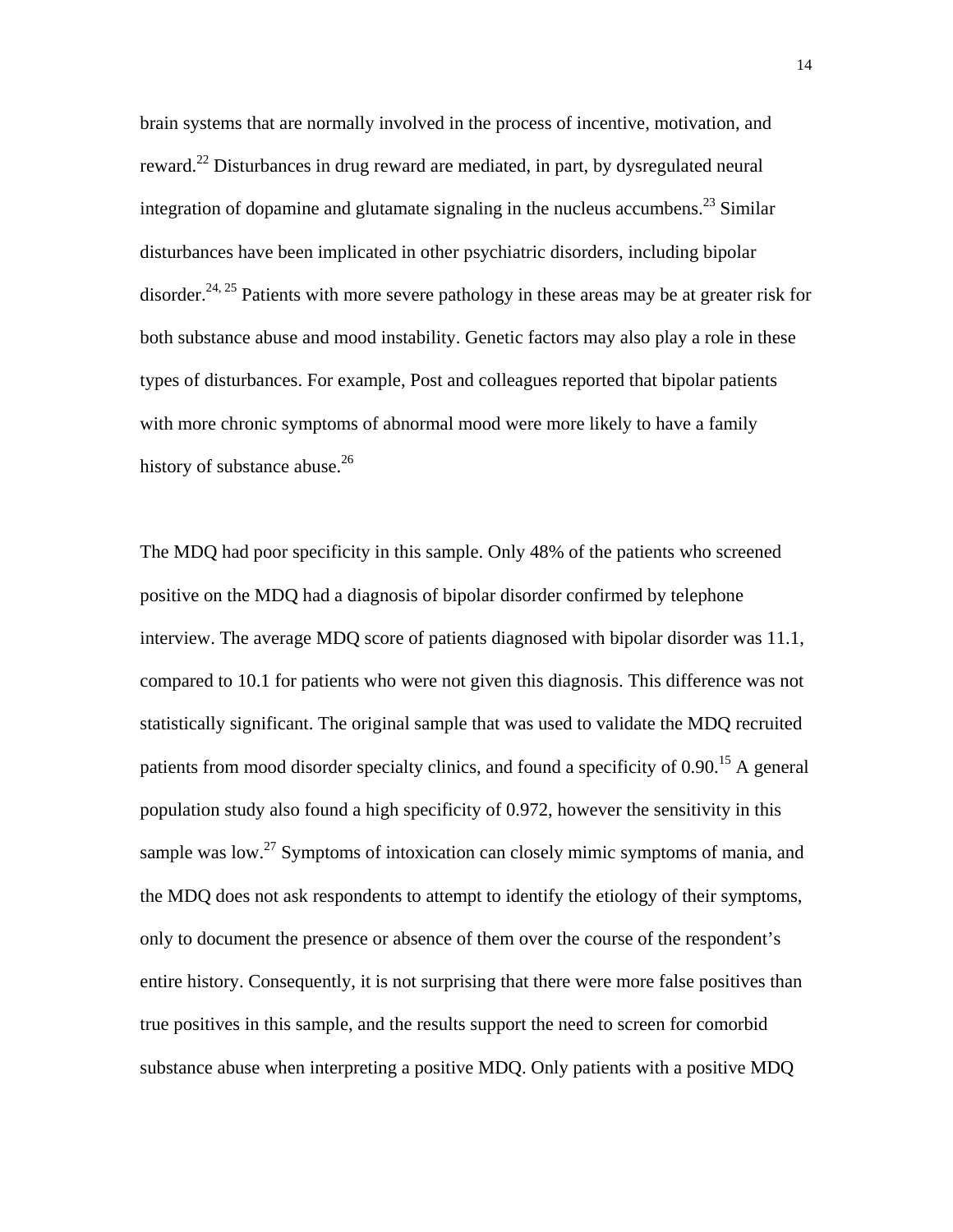screen were included in this study, therefore the sensitivity could not be calculated in this sample.

Even for a trained diagnostician, one of the challenges of the cross-sectional, retrospective nature of this study was making an accurate diagnosis of bipolar disorder in the context of a co-occurring substance use disorder. Correct diagnoses are most readily made when a patient can be observed longitudinally, especially during extended periods of abstinence.28 In order to increase the accuracy of the diagnosis, all interviews were performed by psychiatrists, and an emphasis was placed on evaluating the time course of symptoms, whether the apparent symptoms of elevated mood were qualitatively different from those of substance intoxication, and whether the mood symptoms cycled independently of substance use patterns.

As noted above, efforts to carefully distinguish symptoms of bipolar disorder from symptoms of a substance use disorder resulted in more than half of the patients who had a score of seven or more on the MDQ being classified as not having bipolar disorder. Because of the substantial risk of misdiagnosis in comorbid patients, a high degree of confidence in the diagnosis of bipolar disorder was required for a patient to be included in the analysis. This may have led to a bias toward patients with more classic or more severe manifestations of bipolar disorder, which may in turn have resulted in the recruitment of a sample more likely to have experienced an antidepressant-induced switch.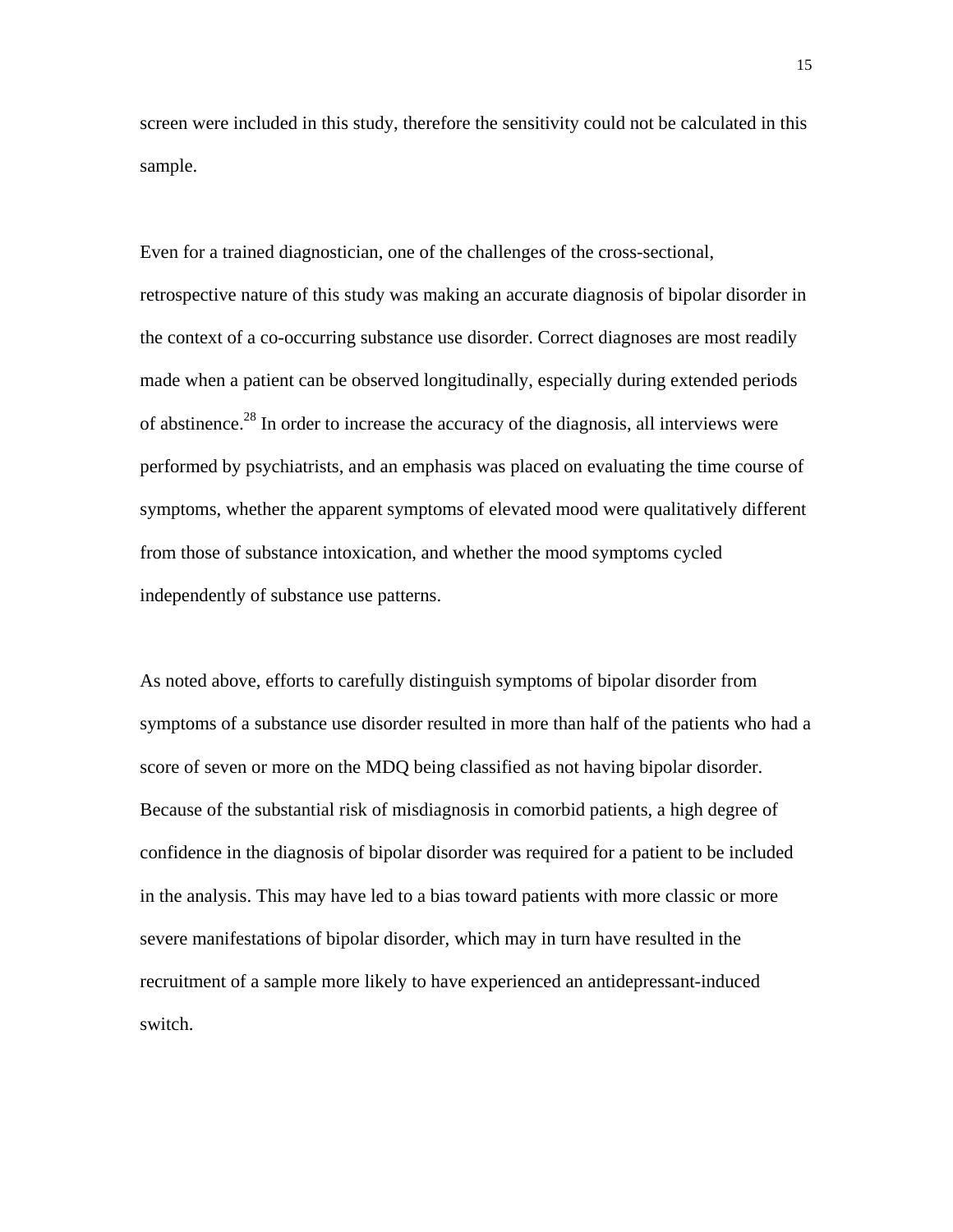Two analyses were performed. The percentage of patients who experienced a switch on the combination of an antidepressant and mood stabilizer (56%), and the percentage of antidepressant plus mood stabilizer trials that resulted in a switch (35%). The first analysis would tend to overestimate the true risk because some of the patients had more than one trial, but did not switch every time. A clinician would be more interested in the risk of switching with a specific trial rather than the lifetime risk in the context of multiple trials.

The second analysis is more comparable to the non-comorbid literature in which the risk was assessed in the context of a single clinical trial. This analysis, however, in the current study may underestimate the true risk. Patients who do not switch as a result of past trials may be more likely to receive future trials. Conversely, patients who do switch would be less likely to be given an antidepressant in the future. This tendency would mean that the least vulnerable patients would receive the most trials. In spite of the potential bias toward underestimation in this type of analysis, the risk was nevertheless nine times higher than has been reported in non-comorbid samples.<sup>7</sup>

The lifetime rate of any switch, whether in combination with a mood stabilizer or not was 76%. This rate is substantially higher than found in other studies that did not specifically focus on substance abusing patients. A similar analysis from the STEP-BD program, in which self-reported histories of antidepressant-induced switching were evaluated retrospectively, found a lifetime switch rate of  $44\%$ .<sup>10</sup> The STEP-BD sample included some patients with substance abuse histories, however the results were not reported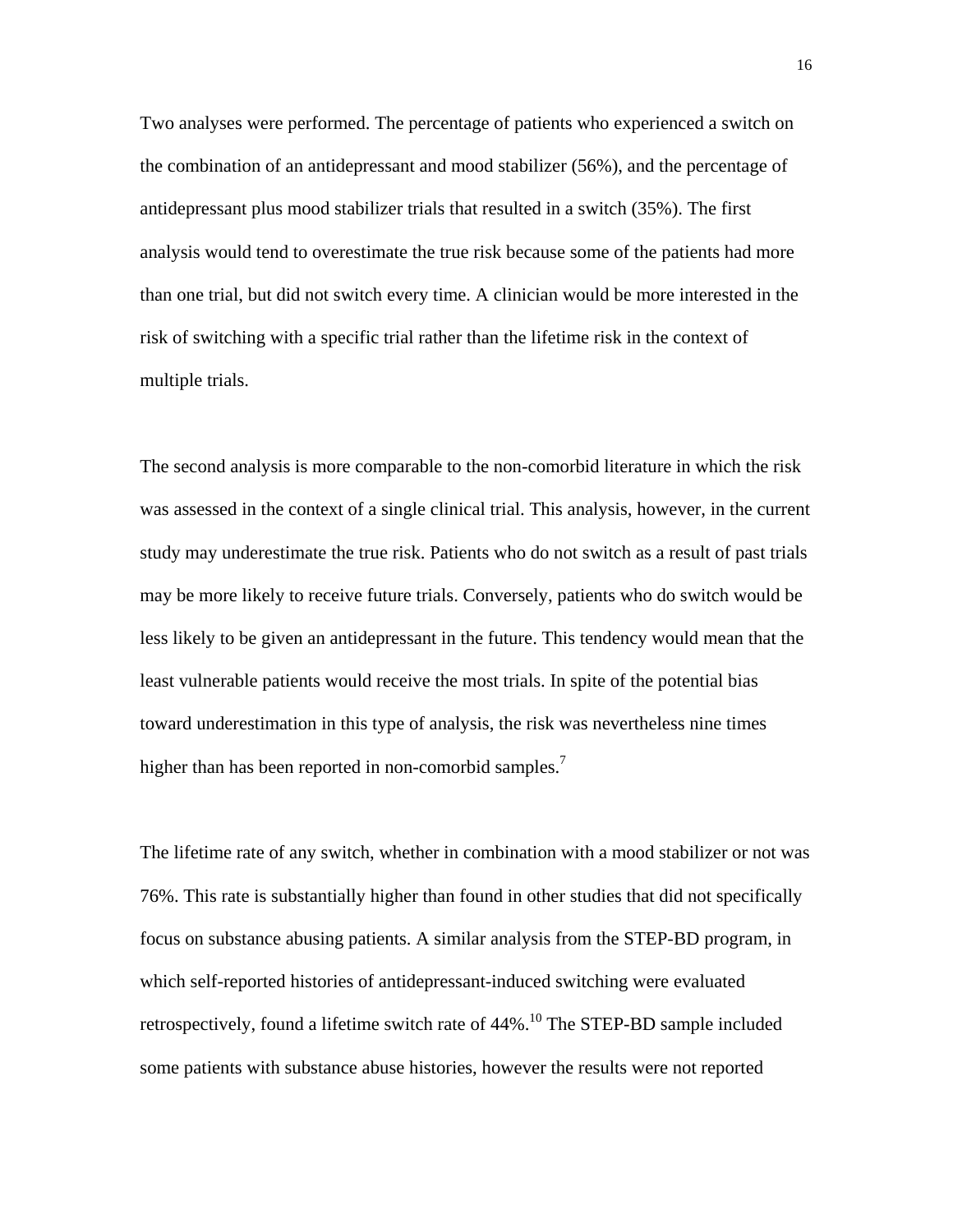separately for these patients. Although some studies have reported comparable switch rates on or off mood stabilizers, patients in this study had lower rates when being treated with combined therapy. This difference was seen in patients with both bipolar I and bipolar II, suggesting that in this population of substance abusers, antidepressant monotherapy is contraindicated in both diagnostic groups.

This study has a number of limitations. There was no comparison group of patients without comorbid substance abuse. As a result, the high switch rate seen in this population may not be solely attributable to the presence substance abuse. There may have been other characteristics of this population that made them vulnerable to antidepressants. Another consequence of the absence of a comparison group was that the assessment was not blinded, and the data may have been affected by measurement bias. Additionally, the collection of data was dependent upon the memory of patients, and may have been subject to recall bias.

Despite the significant limitations, in the context of the poverty of literature with regard to substance use disorders as a risk factor for antidepressant-induced switching, this type of retrospective data can contribute to generalizable conclusions about the role of antidepressants in the treatment of comorbid bipolar patients. The highest quality data would require a randomized, double-blind, placebo-controlled design, however, this type of study would be difficult given the ethical constraints of double-blind studies.<sup>29</sup> In order to preserve patient safety, those who developed early symptoms of switching would have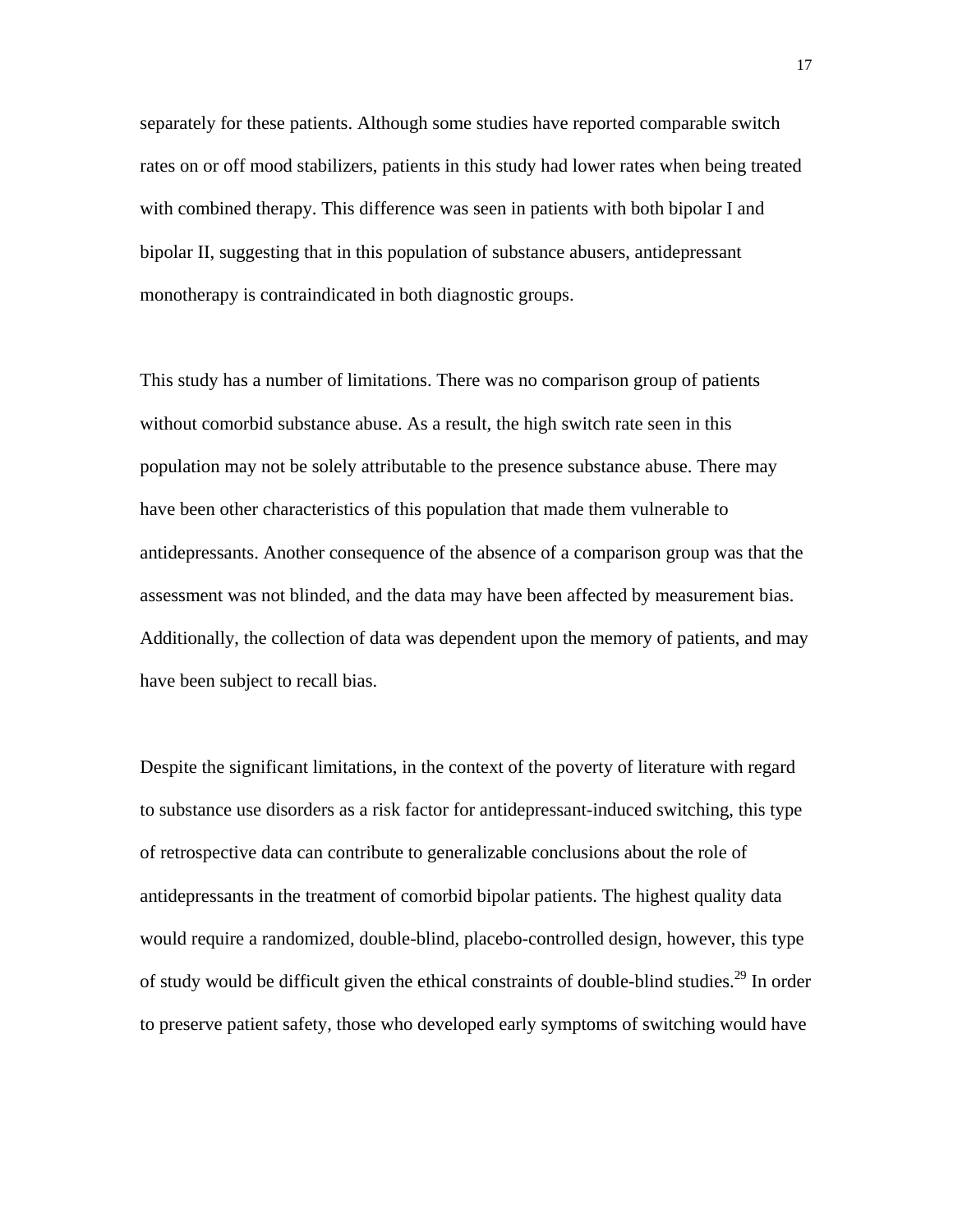to discontinue study medication, and receive treatment for these symptoms, precluding the use syndromal manic, hypomanic, or mixed states as an outcome measure.

The appropriate role of antidepressants in the treatment of bipolar disorder remains to be conclusively established. While the risk of induction of rapid cycling, and other forms of long-term destabilization is largely unknown with the newer antidepressants, much of the literature supports the belief that the short-term risk of switching can be adequately managed with the concomitant use of a mood stabilizer. The data that supports this treatment strategy is derived primarily from non-comorbid samples, however the high prevalence of substance use disorders among individuals with bipolar disorder, suggests that those results may not necessarily generalize to more typical clinical environments. The results of this study support the use of caution when prescribing antidepressants, even when given with a mood stabilizer, and a history of substance use disorder may be a relative contraindication to the use of this treatment strategy.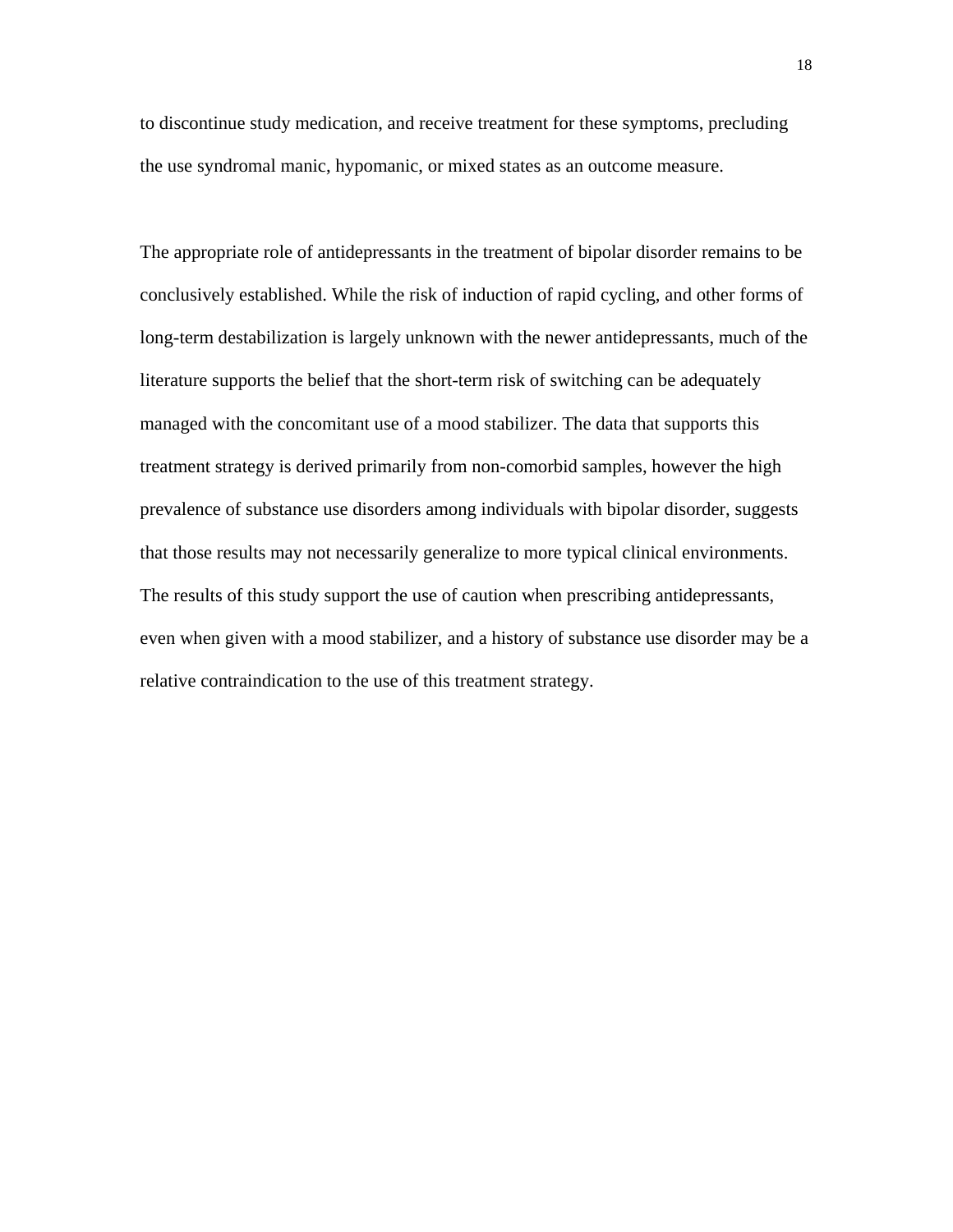## References

- 1. Goodwin FK, Jamison KR: Manic Depressive Illness: Bipolar Disorders and Recurrent Depression. New York, NY, Oxford University Press, 2007
- 2. Goldberg JF, Truman CJ: Antidepressant-induced mania: an overview of current controversies. Bipolar Disord 2003; 5(6):407-20
- 3. Sachs GS, Nierenberg AA, Calabrese JR, Marangell LB, Wisniewski SR, Gyulai L, Friedman ES, Bowden CL, Fossey MD, Ostacher MJ, Ketter TA, Patel J, Hauser P, Rapport D, Martinez JM, Allen MH, Miklowitz DJ, Otto MW, Dennehy EB, Thase ME: Effectiveness of adjunctive antidepressant treatment for bipolar depression. N Engl J Med 2007; 356(17):1711-22
- 4. Goldberg JF, Perlis RH, Ghaemi SN, Calabrese JR, Bowden CL, Wisniewski S, Miklowitz DJ, Sachs GS, Thase ME: Adjunctive antidepressant use and symptomatic recovery among bipolar depressed patients with concomitant manic symptoms: findings from the STEP-BD. Am J Psychiatry 2007; 164(9):1348-55
- 5. Wehr TA, Goodwin FK: Rapid cycling in manic-depressives induced by tricyclic antidepressants. Arch Gen Psychiatry 1979; 36(5):555-9
- 6. Wehr TA, Goodwin FK: Can antidepressants cause mania and worsen the course of affective illness? Am J Psychiatry 1987; 144:1403-1411
- 7. Gijsman HJ, Geddes JR, Rendell JM, Nolen WA, Goodwin GM: Antidepressants for bipolar depression: a systematic review of randomized, controlled trials. Am J Psychiatry 2004; 161(9):1537-47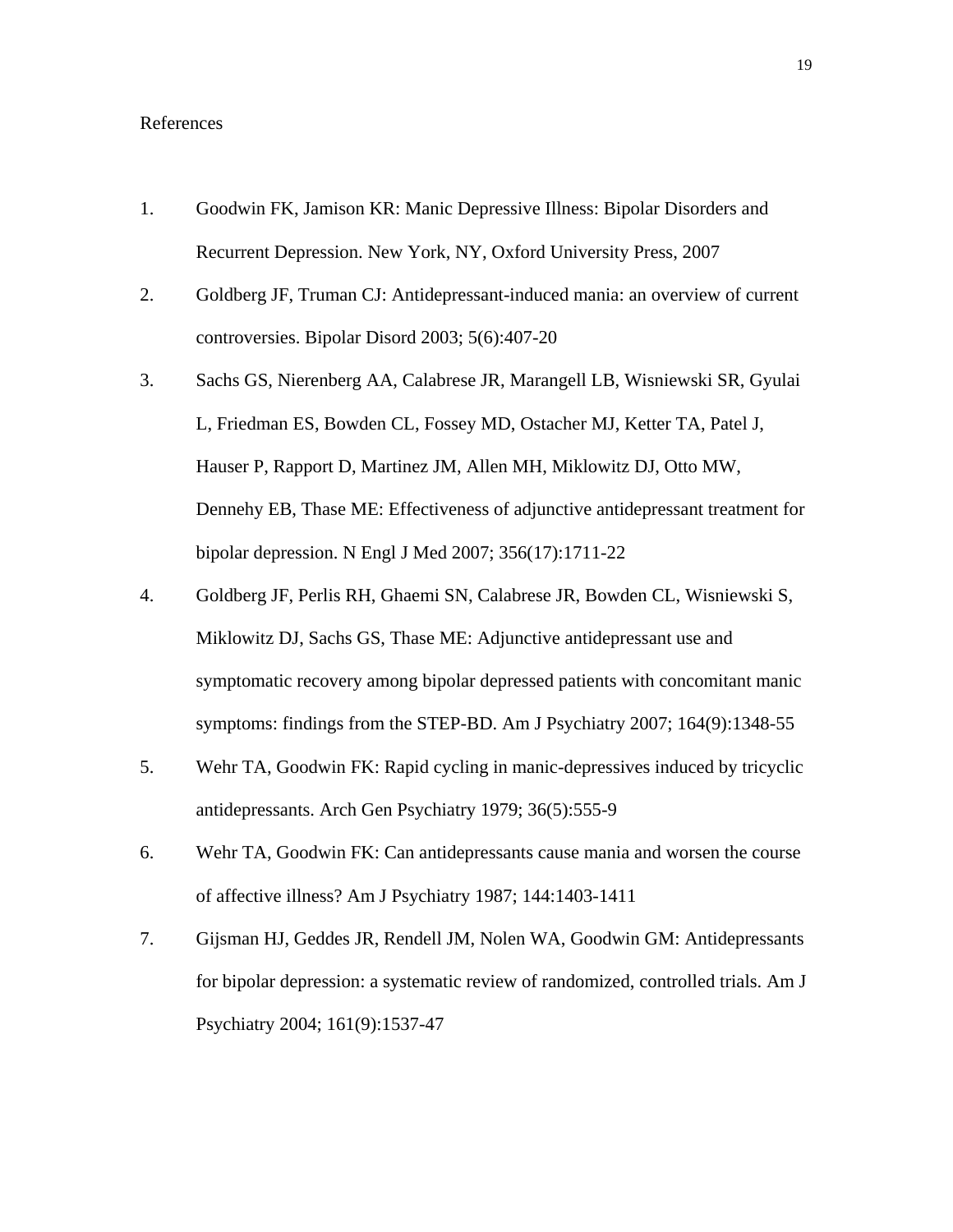- 8. Sachs GS, Printz DJ, Kahn DA, Carpenter D, Docherty JP: The Expert Consensus Guideline Series: Medication Treatment of Bipolar Disorder 2000. Postgrad Med 2000; Spec No:1-104
- 9. Suppes T, Dennehy EB, Hirschfeld RM, Altshuler LL, Bowden CL, Calabrese JR, Crismon ML, Ketter TA, Sachs GS, Swann AC: The Texas implementation of medication algorithms: update to the algorithms for treatment of bipolar I disorder. J Clin Psychiatry 2005; 66(7):870-86
- 10. Truman CJ, Goldberg JF, Ghaemi SN, Baldassano CF, Wisniewski SR, Dennehy EB, Thase ME, Sachs GS: Self-reported history of manic/hypomanic switch associated with antidepressant use: data from the Systematic Treatment Enhancement Program for Bipolar Disorder (STEP-BD). J Clin Psychiatry 2007; 68(10):1472-9
- 11. Fogelson DL, Bystritsky A, Pasnau R: Bupropion in the treatment of bipolar disorders: the same old story? J Clin Psychiatry 1992; 53(12):443-6
- 12. Goldberg JF, Whiteside JE: The association between substance abuse and antidepressant-induced mania in bipolar disorder: a preliminary study. J Clin Psychiatry 2002; 63(9):791-5
- 13. Manwani SG, Pardo TB, Albanese MJ, Zablotsky B, Goodwin FK, Ghaemi SN: Substance use disorder and other predictors of antidepressant-induced mania: a retrospective chart review. J Clin Psychiatry 2006; 67(9):1341-5
- 14. Regier DA, Farmer ME, Rae DS, Locke BZ, Keith SJ, Judd LL, Goodwin FK: Comorbidity of mental disorders with alcohol and other drug abuse. Results from the Epidemiologic Catchment Area (ECA) Study. Jama 1990; 264(19):2511-8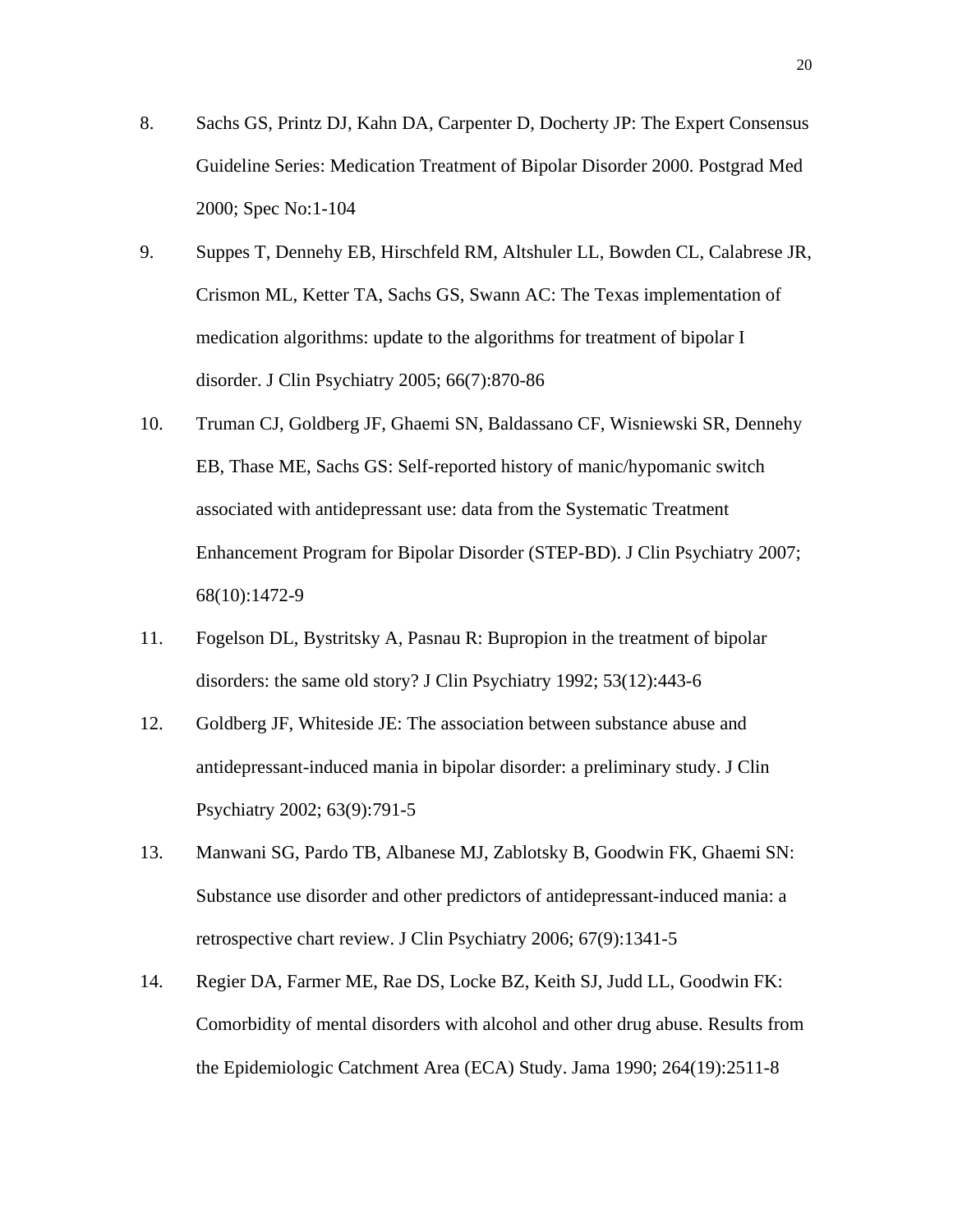- 15. Hirschfeld RM, Williams JB, Spitzer RL, Calabrese JR, Flynn L, Keck PE, Jr., Lewis L, McElroy SL, Post RM, Rapport DJ, Russell JM, Sachs GS, Zajecka J: Development and validation of a screening instrument for bipolar spectrum disorder: the Mood Disorder Questionnaire. Am J Psychiatry 2000; 157(11):1873- 5
- 16. Kranzler HR, Rosenthal RN: Dual diagnosis: alcoholism and co-morbid psychiatric disorders. Am J Addict 2003; 12 Suppl 1:S26-40
- 17. Weiss RD: identifying and diagnosing co-occurring disorders. CNS Spectrums 2008; 13(4(suppl 6)):1-16
- 18. Ichim L, Berk M, Brook S: Lamotrigine compared with lithium in mania: a double-blind randomized controlled trial. Ann Clin Psychiatry 2000; 12(1):5-10
- 19. Berk M: Lamotrigine and the treatment of mania in bipolar disorder. Eur Neuropsychopharmacol 1999; 9 Suppl 4:S119-23
- 20. Lieberman DZ, Goodwin FK: Separate and concomitant use of lamotrigine, lithium, and divalproex in bipolar disorders. Current Psychiatry Reports 2004; 6(6):459-465
- 21. Goodwin FK, Jamison KR: Comorbidity, in Manic-Depressivie Illness: Bipolar Disorders and Recurrent Depression. New York, NY, Oxford University Press, 2007, pp 223-245
- 22. Robinson TE, Berridge KC: Incentive-sensitization and addiction. Addiction 2001; 96(1):103-14
- 23. Chambers RA, Krystal JH, Self DW: A neurobiological basis for substance abuse comorbidity in schizophrenia. Biol Psychiatry 2001; 50(2):71-83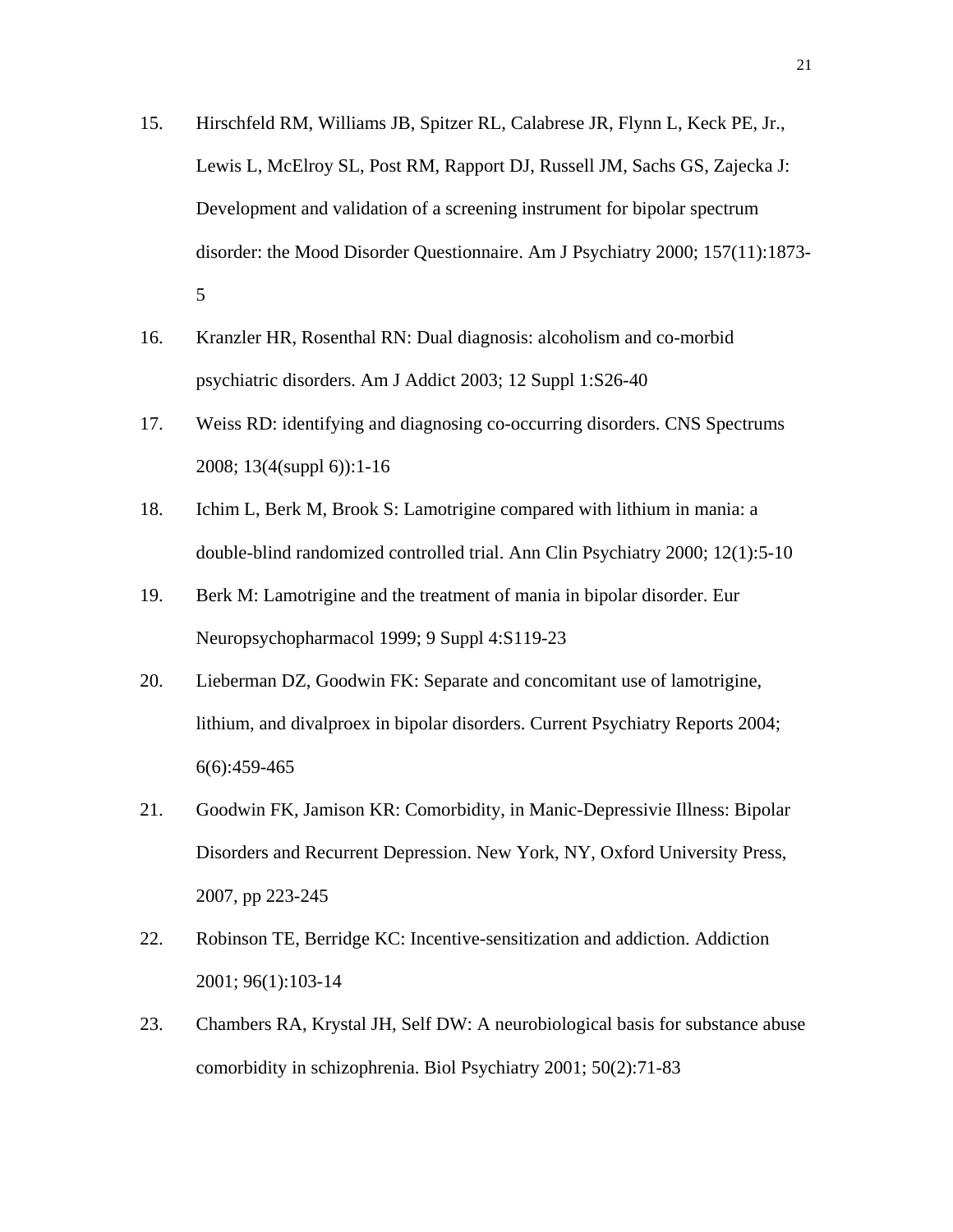- 24. Blumberg HP, Kaufman J, Martin A, Whiteman R, Zhang JH, Gore JC, Charney DS, Krystal JH, Peterson BS: Amygdala and Hippocampal Volumes in Adolescents and Adults With Bipolar Disorder. Arch Gen Psychiatry 2003; 60(12):1201-1208
- 25. Pearlson GD, Wong DF, Tune LE, Ross CA, Chase GA, Links JM, Dannals RF, Wilson AA, Ravert HT, Wagner HN, Jr, et a: In vivo D2 dopamine receptor density in psychotic and nonpsychotic patients with bipolar disorder. Arch Gen Psychiatry 1995; 52(6):471-477
- 26. Post RM, Denicoff KD, Leverich GS, Altshuler LL, Frye MA, Suppes TM, Rush AJ, Keck PE, Jr., McElroy SL, Luckenbaugh DA, Pollio C, Kupka R, Nolen WA: Morbidity in 258 bipolar outpatients followed for 1 year with daily prospective ratings on the NIMH life chart method. J Clin Psychiatry 2003; 64(6):680-90; quiz 738-9
- 27. Hirschfeld RM, Holzer C, Calabrese JR, Weissman M, Reed M, Davies M, Frye MA, Keck P, McElroy S, Lewis L, Tierce J, Wagner KD, Hazard E: Validity of the mood disorder questionnaire: a general population study. Am J Psychiatry 2003; 160(1):178-80
- 28. Hendrickson EL, Schmal MS, Ekleberry SC: Assessment, in Treating Co-Occurring Disorders: a Handbook for Mental health and Substance Abuse Professionals. Binhamton, NY, Haworth Press, 2004, pp 77-95
- 29. Sachs G: Advances in the treatment of acute bipolar depression, in Advances in the Treatment of Bipolar Disorders. Washington, DC, American Psychiatric Association, 2005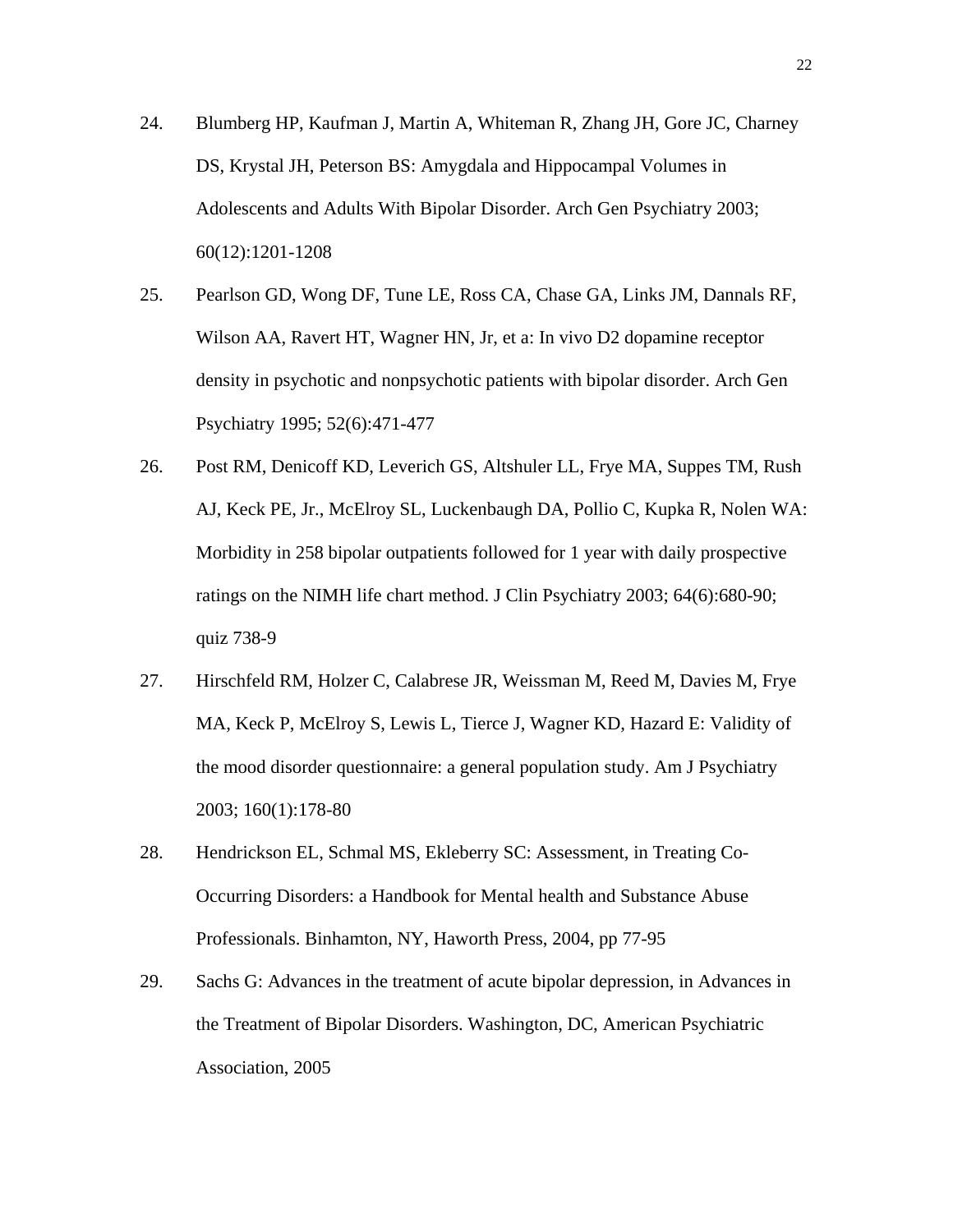Table 1. Clinical and Demographic Information (n=41). Continuous measures shown as averages with standard deviations in parentheses. Discreet measures are shown as the number of patients with percentages in parentheses.

| Age                                                             | $39.0$ (SD=11.0) |
|-----------------------------------------------------------------|------------------|
| Male                                                            | 20 (49%)         |
| Female                                                          | 21 (51%)         |
| Lifetime number of drugs of abuse                               | 4.2 $(SD=2.2)$   |
| MDQ score                                                       | $11.1(SD=2.0)$   |
| Bipolar I                                                       | 18 (44%)         |
| Bipolar II                                                      | 23 (56%)         |
|                                                                 |                  |
| Lifetime use of an antidepressant                               | 41 (100%)        |
| Lifetime use of an FDA approved medication for bipolar disorder | 25 (61%)         |
| Received an antidepressant while on an antimanic medication     | 23 (56%)         |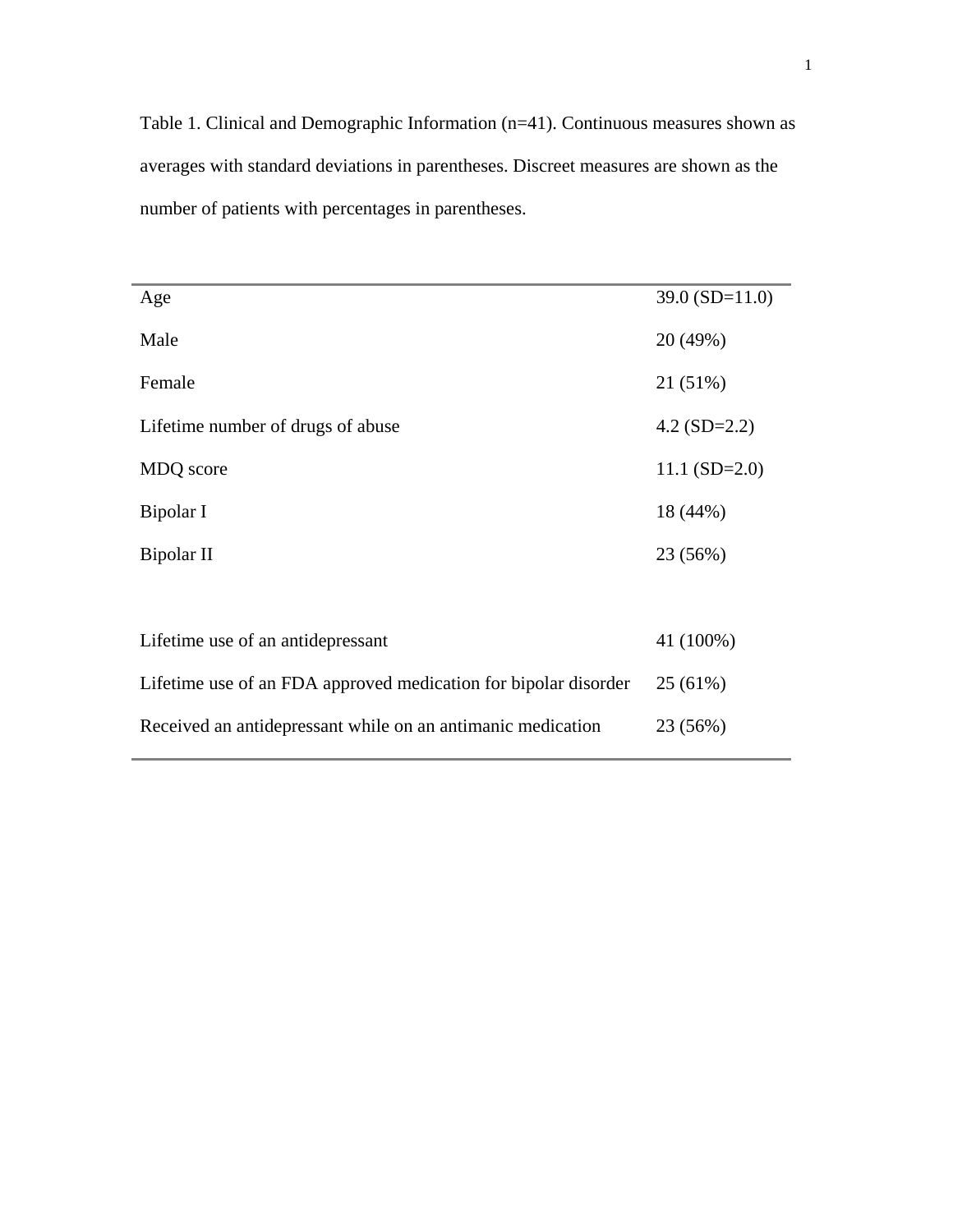| Drug                                    | N(% )     |
|-----------------------------------------|-----------|
| Alcohol                                 | 40 (97.6) |
| Cannabis                                | 36(87.8)  |
| Cocaine                                 | 24(58.5)  |
| Methylenedioxymethamphetamine (Ecstasy) | 17(41.5)  |
| Lysergic acid diethylamide (LSD)        | 12(29.3)  |
| Ketamine                                | 9(22.0)   |
| Benzodiazepines                         | 7(17.1)   |
| Methamphetamine                         | 7(17.1)   |
| Prescription opioids                    | 7(17.1)   |
| Heroin                                  | 6(14.6)   |
| Phencyclidine (PCP)                     | 4(9.8)    |
| Prescription stimulants                 | 4(9.8)    |
|                                         |           |

Table 2. Lifetime history of substances abused by bipolar subjects (n=41).